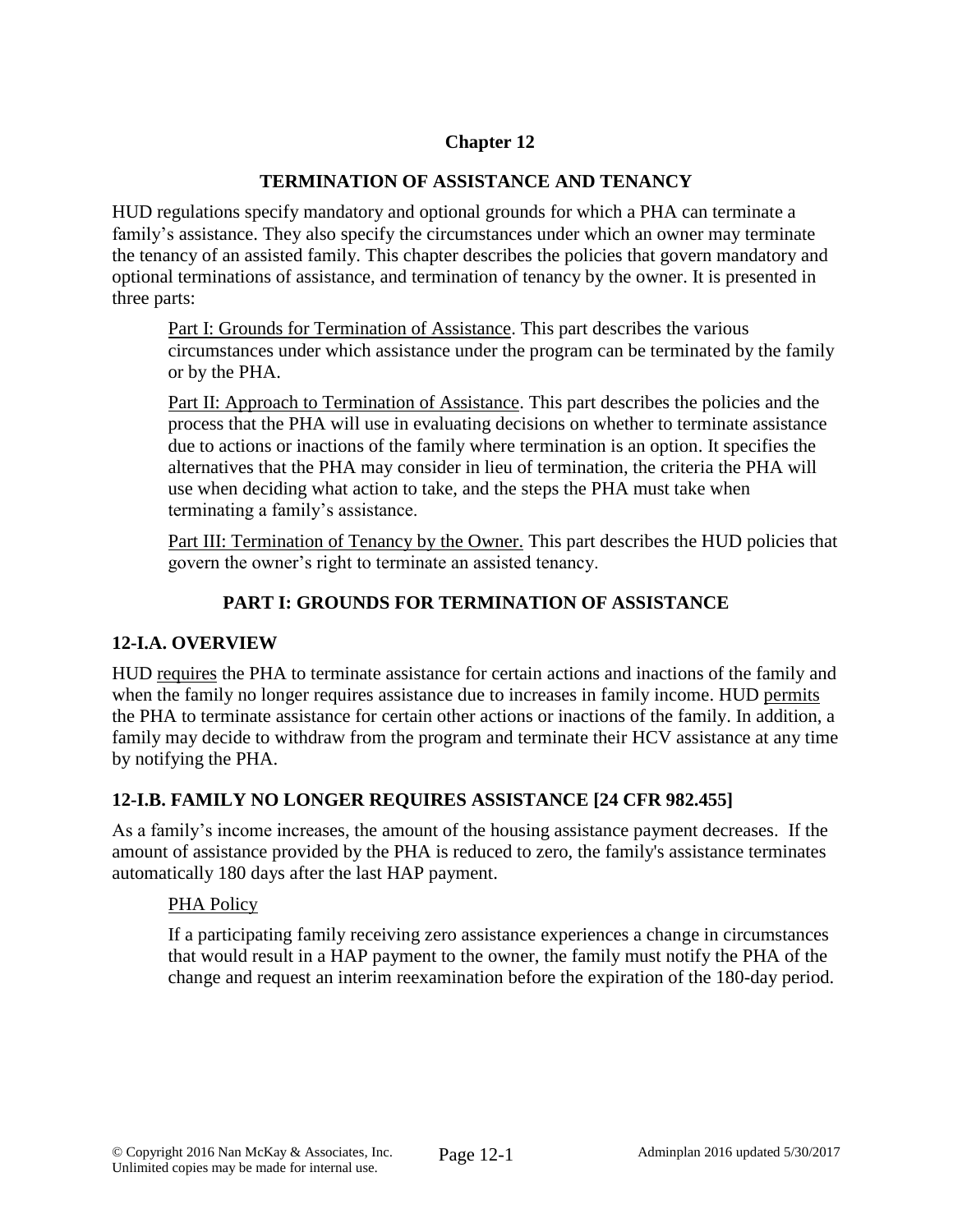## **12-I.C. FAMILY CHOOSES TO TERMINATE ASSISTANCE**

The family may request that the PHA terminate housing assistance payments on behalf of the family at any time.

#### PHA Policy

The request to terminate assistance should be made in writing and signed by the head of household, and spouse or cohead if applicable. Before terminating the family's assistance, the PHA will follow the notice requirements in Section 12-II.F.

### **12-I.D. MANDATORY TERMINATION OF ASSISTANCE**

HUD requires the PHA to terminate assistance in the following circumstances.

#### **Eviction [24 CFR 982.552(b)(2), 24 CFR 5.2005(c)(1)]**

The PHA must terminate assistance whenever a family is evicted from a unit assisted under the HCV program for a serious or repeated violation of the lease. As discussed further in section 12- II.E, incidents of actual or threatened domestic violence, dating violence, sexual assault, or stalking may not be construed as serious or repeated violations of the lease by the victim or threatened victim of such violence or stalking.

#### PHA Policy

A family will be considered *evicted* if the family moves after a legal eviction order has been issued, whether or not physical enforcement of the order was necessary.

If a family moves after the owner has given the family an eviction notice for serious or repeated lease violations but before a legal eviction order has been issued, termination of assistance is not mandatory. In such cases the PHA will determine whether the family has committed serious or repeated violations of the lease based on available evidence and may terminate assistance or take any of the alternative measures described in section 12-II.C. In making its decision, the PHA will consider the factors described in sections 12-II.D and 12-II.E. Upon consideration of such factors, the PHA may, on a case-by-case basis, choose not to terminate assistance.

*Serious and repeated lease violations* will include, but not be limited to, nonpayment of rent, disturbance of neighbors, destruction of property, or living or housekeeping habits that cause damage to the unit or premises and criminal activity. Generally, the criterion to be used will be whether or not the reason for the eviction was the fault of the tenant or guests.

### **Failure to Provide Consent [24 CFR 982.552(b)(3)]**

The PHA must terminate assistance if any family member fails to sign and submit any consent form they are required to sign for a regular or interim reexamination. See Chapter 7 for a complete discussion of consent requirements.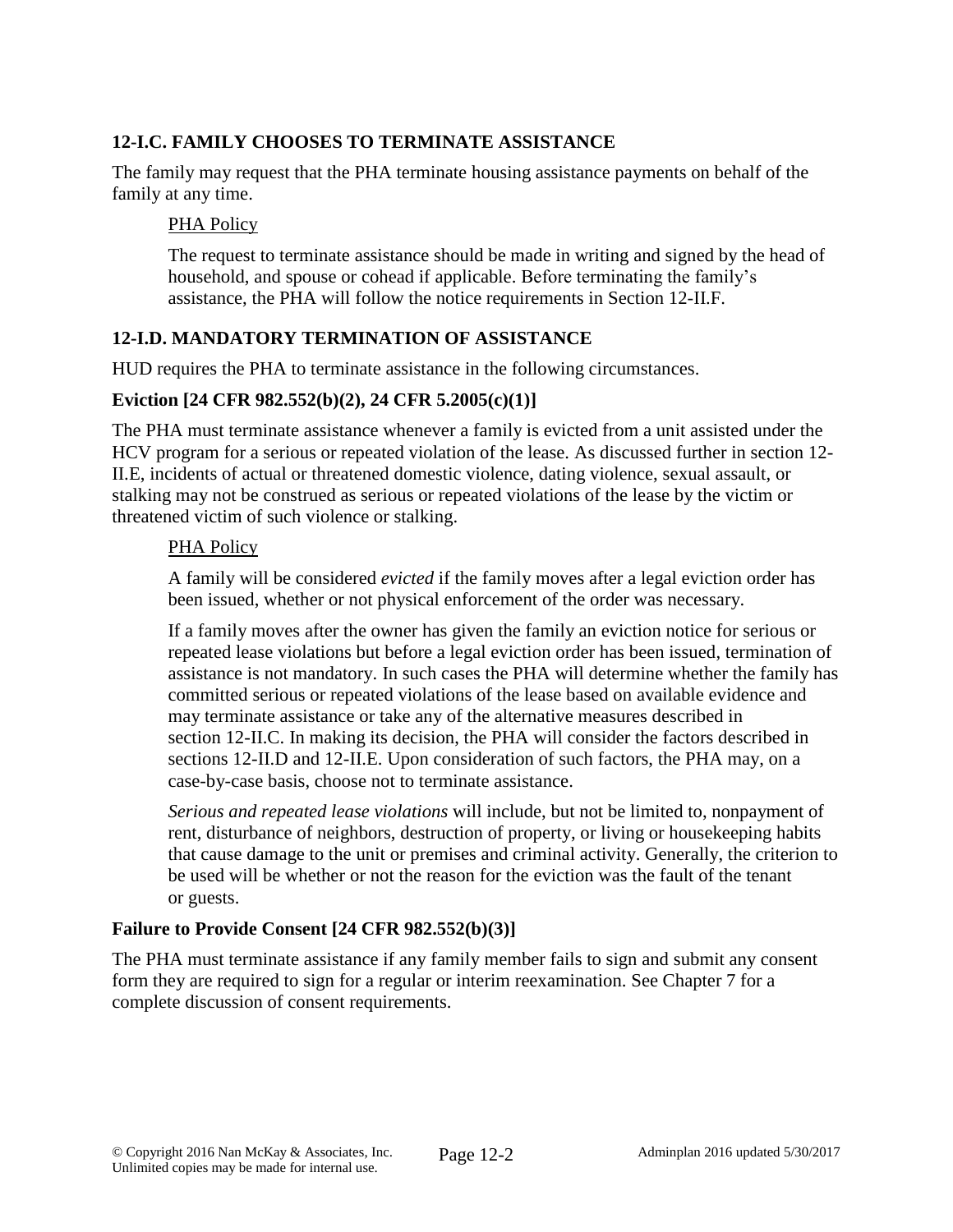## **Failure to Document Citizenship [24 CFR 982.552(b)(4) and [24 CFR 5.514(c)]**

The PHA must terminate assistance if (1) a family fails to submit required documentation within the required timeframe concerning any family member's citizenship or immigration status; (2) a family submits evidence of citizenship and eligible immigration status in a timely manner, but United States Citizenship and Immigration Services (USCIS) primary and secondary verification does not verify eligible immigration status of the family; or (3) a family member, as determined by the PHA, has knowingly permitted another individual who is not eligible for assistance to reside (on a permanent basis) in the unit.

For (3) above, such termination must be for a period of at least 24 months. This does not apply to ineligible noncitizens already in the household where the family's assistance has been prorated. See Chapter 7 for a complete discussion of documentation requirements.

### **Failure to Disclose and Document Social Security Numbers [24 CFR 5.218(c), Notice PIH 2012-10]**

The PHA must terminate assistance if a participant family fails to disclose the complete and accurate social security numbers of each household member and the documentation necessary to verify each social security number.

However, if the family is otherwise eligible for continued program assistance, and the PHA determines that the family's failure to meet the SSN disclosure and documentation requirements was due to circumstances that could not have been foreseen and were outside of the family's control, the PHA may defer the family's termination and provide the opportunity to comply with the requirement within a period not to exceed 90 calendar days from the date the PHA determined the family to be noncompliant.

### PHA Policy

The PHA will defer the family's termination and provide the family with the opportunity to comply with the requirement for a period of 90 calendar days for circumstances beyond the participant's control such as delayed processing of the SSN application by the SSA, natural disaster, fire, death in the family, or other emergency, if there is a reasonable likelihood that the participant will be able to disclose an SSN by the deadline.

### **Methamphetamine Manufacture or Production [24 CFR 982.553(b)(1)(ii)]**

The PHA must terminate assistance if any household member has ever been convicted of the manufacture or production of methamphetamine on the premises of federally-assisted housing.

### **Lifetime Registered Sex Offenders [Notice PIH 2012-28]**

Should a PHA discover that a member of an assisted household was subject to a lifetime registration requirement at admission and was erroneously admitted after June 25, 2001, the PHA must immediately terminate assistance for the household member.

In this situation, the PHA must offer the family the opportunity to remove the ineligible family member from the household. If the family is unwilling to remove that individual from the household, the PHA must terminate assistance for the household.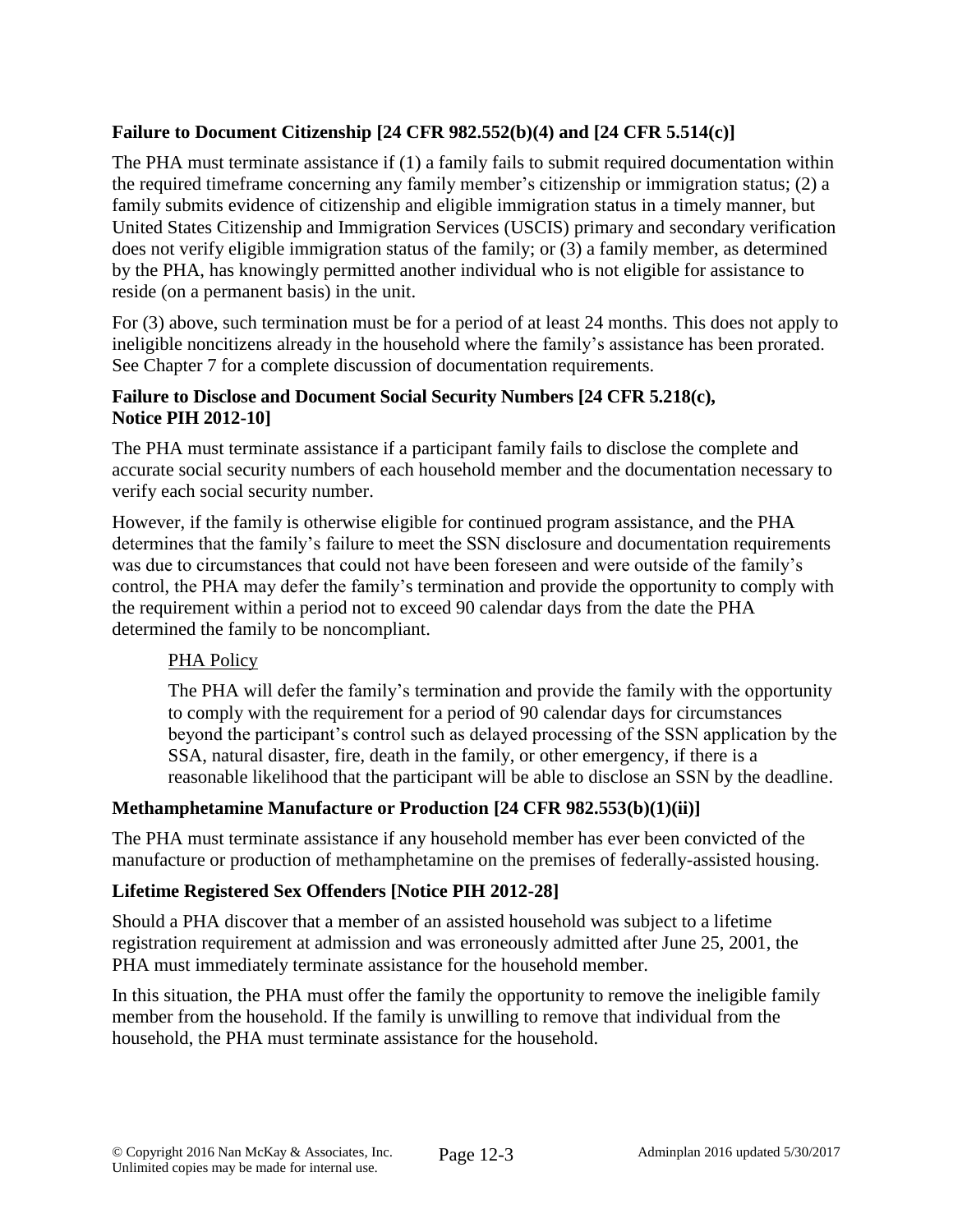## **Failure of Students to Meet Ongoing Eligibility Requirements [24 CFR 982.552(b)(5) and FR 4/10/06]**

If a student enrolled at an institution of higher education is under the age of 24, is not a veteran, is not married, does not have dependent children, is not residing with his/her parents in an HCV assisted household, and is not a person with disabilities receiving HCV assistance as of November 30, 2005, the PHA must the terminate the student's assistance if, at the time of reexamination, either the student's income or the income of the student's parents (if applicable) exceeds the applicable income limit.

If a participant household consists of both eligible and ineligible students, the eligible students shall not be terminated, but must be issued a voucher to move with continued assistance in accordance with program regulations and PHA policies, or must be given the opportunity to lease in place if the terminated ineligible student members elect to move out of the assisted unit.

# **Death of the Sole Family Member [24 CFR 982.311(d) and Notice PIH 2010-9]**

The PHA must immediately terminate program assistance for deceased single member households.

## **12-I.E. MANDATORY POLICIES AND OTHER AUTHORIZED TERMINATIONS**

### **Mandatory Policies [24 CFR 982.553(b) and 982.551(l)]**

HUD requires the PHA to establish policies that permit the PHA to terminate assistance if the PHA determines that:

- Any household member is currently engaged in any illegal use of a drug, or has a pattern of illegal drug use that interferes with the health, safety, or right to peaceful enjoyment of the premises by other residents
- Any household member's abuse or pattern of abuse of alcohol may threaten the health, safety, or right to peaceful enjoyment of the premises by other residents
- Any household member has violated the family's obligation not to engage in any drugrelated criminal activity
- Any household member has violated the family's obligation not to engage in violent criminal activity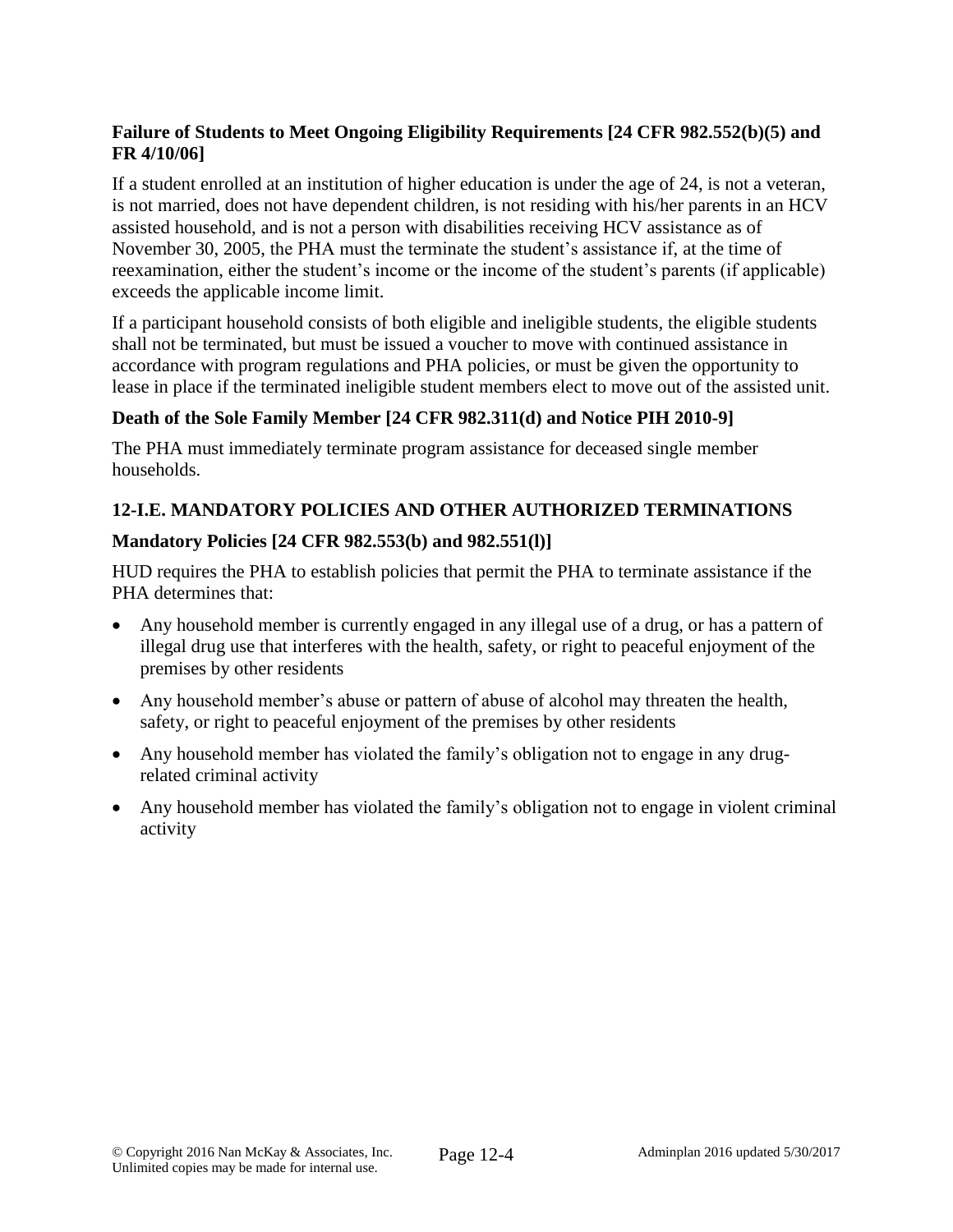#### *Use of Illegal Drugs and Alcohol Abuse*

#### PHA Policy

The PHA will terminate a family's assistance if any household member is currently engaged in any illegal use of a drug, or has a pattern of illegal drug use that interferes with the health, safety, or right to peaceful enjoyment of the premises by other residents.

The PHA will terminate assistance if any household member's abuse or pattern of abuse of alcohol threatens the health, safety, or right to peaceful enjoyment of the premises by other residents.

*Currently engaged in* is defined as any use of illegal drugs during the previous six months.

The PHA will consider all credible evidence, including but not limited to, any record of arrests, convictions, or eviction of household members related to the use of illegal drugs or abuse of alcohol.

A record of arrest(s) will not be used as the basis for the termination or proof that the participant engaged in disqualifying criminal activity.

In making its decision to terminate assistance, the PHA will consider alternatives as described in Section 12-II.C and other factors described in Sections 12-II.D and 12-II.E. Upon consideration of such alternatives and factors, the PHA may, on a case-by-case basis, choose not to terminate assistance.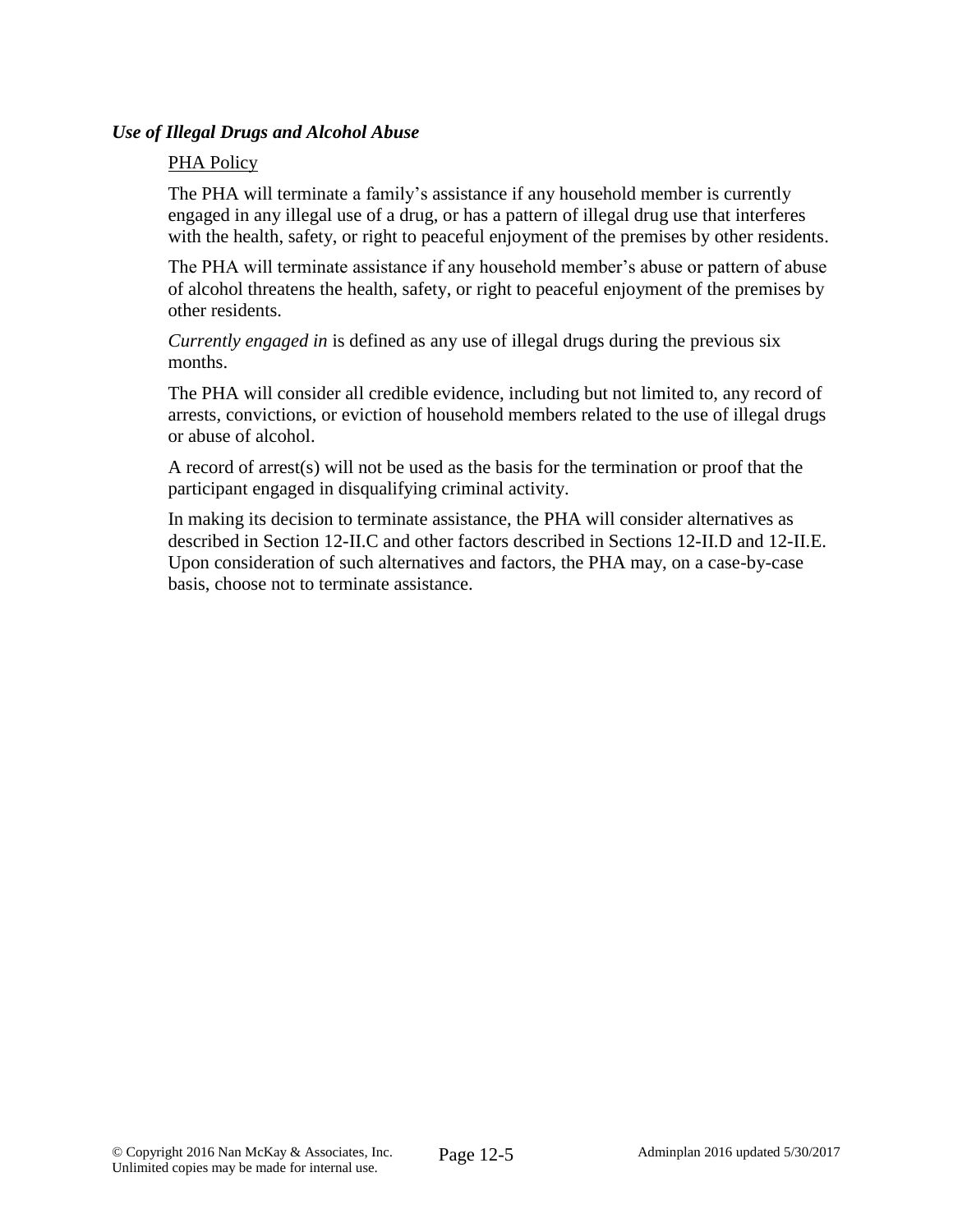## *Drug-Related and Violent Criminal Activity [24 CFR 5.100]*

*Drug* means a controlled substance as defined in section 102 of the Controlled Substances Act (21 U.S.C. 802).

*Drug-related criminal activity* is defined by HUD as the illegal manufacture, sale, distribution, or use of a drug, or the possession of a drug with intent to manufacture, sell, distribute or use the drug.

*Violent criminal activity* means any criminal activity that has as one of its elements the use, attempted use, or threatened use of physical force substantial enough to cause, or be reasonably likely to cause, serious bodily injury or property damage.

#### PHA Policy

The PHA will terminate a family's assistance if any household member has violated the family's obligation not to engage in any drug-related or violent criminal activity during participation in the HCV program.

The PHA will consider all credible evidence, including but not limited to, any record of arrests and/or convictions of household members related to drug-related or violent criminal activity, and any eviction or notice to evict based on drug-related or violent criminal activity.

A record of arrest(s) will not be used as the basis for the termination or proof that the participant engaged in disqualifying criminal activity.

In making its decision to terminate assistance, the PHA will consider alternatives as described in Section 12-II.C and other factors described in Sections 12-II.D and 12-II.E. Upon consideration of such alternatives and factors, the PHA may, on a case-by-case basis, choose not to terminate assistance.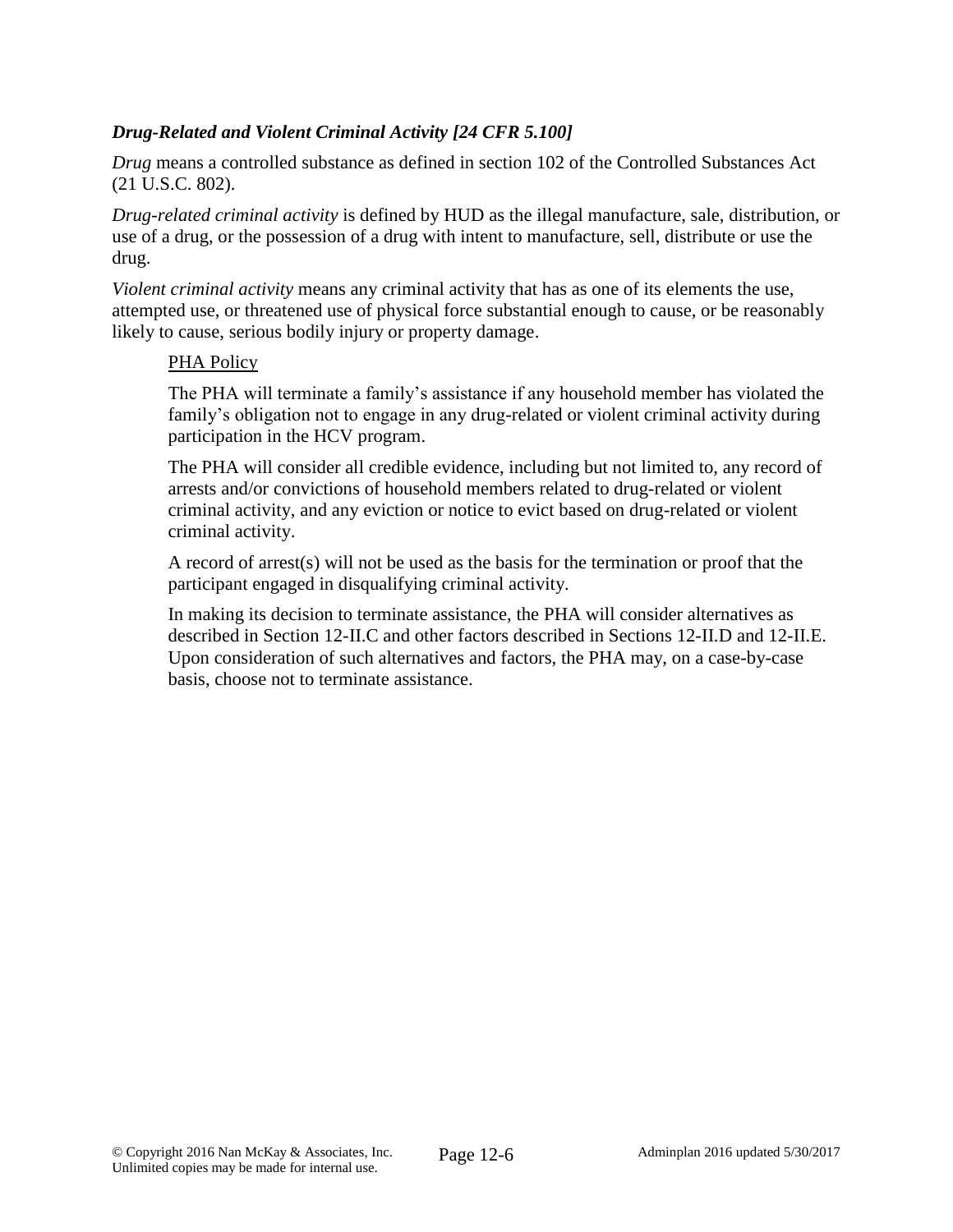### **Other Authorized Reasons for Termination of Assistance [24 CFR 982.552(c), 24 CFR 5.2005(c)]**

HUD permits the PHA to terminate assistance under a number of other circumstances. It is left to the discretion of the PHA whether such circumstances in general warrant consideration for the termination of assistance. As discussed further in section 12-II.E, the Violence against Women Act of 2013 explicitly prohibits PHAs from considering incidents of, or criminal activity directly related to, domestic violence, dating violence, sexual assault, or stalking as reasons for terminating the assistance of a victim of such abuse.

### PHA Policy

The PHA **will not** terminate a family's assistance because of the family's failure to meet its obligations under the Family Self-Sufficiency program.

The PHA **will** terminate a family's assistance if:

The family has failed to comply with any family obligations under the program. See Exhibit 12-1 for a listing of family obligations and related PHA policies.

Any family member has been evicted from federally-assisted housing in the last five years.

Any PHA has ever terminated assistance under the program for any member of the family.

Any family member has committed fraud, bribery, or any other corrupt or criminal act in connection with any federal housing program.

The family currently owes rent or other amounts to any PHA in connection with Section 8 or public housing assistance under the 1937 Act.

The family has not reimbursed any PHA for amounts the PHA paid to an owner under a HAP contract for rent, damages to the unit, or other amounts owed by the family under the lease.

The family has breached the terms of a repayment agreement entered into with the PHA.

A family member has engaged in or threatened violent or abusive behavior toward PHA personnel.

*Abusive or violent behavior towards PHA personnel* includes verbal as well as physical abuse or violence. Use of racial epithets, or other language, written or oral, that is customarily used to intimidate may be considered abusive or violent behavior.

*Threatening* refers to oral or written threats or physical gestures that communicate intent to abuse or commit violence.

In making its decision to terminate assistance, the PHA will consider alternatives as described in Section 12-II.C and other factors described in Sections 12-II.D and 12-II.E. Upon consideration of such alternatives and factors, the PHA may, on a case-by-case basis, choose not to terminate assistance.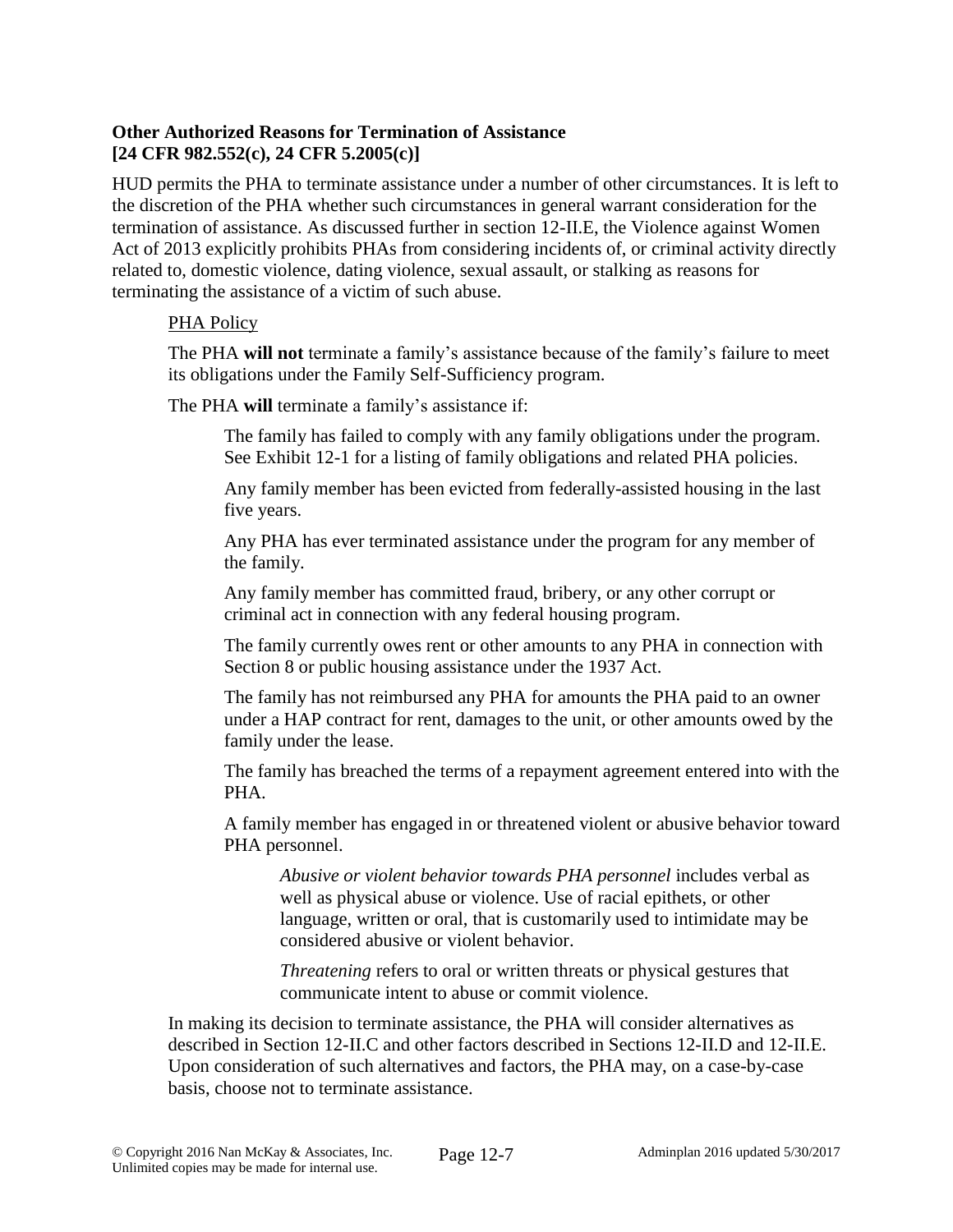### *Family Absence from the Unit [24 CFR 982.312]*

The family may be absent from the unit for brief periods. The PHA must establish a policy on how long the family may be absent from the assisted unit. However, the family may not be absent from the unit for a period of more than 180 consecutive calendar days for any reason. Absence in this context means that no member of the family is residing in the unit.

#### PHA Policy

If the family is absent from the unit for more than 60 consecutive calendar days, the family's assistance will be terminated. Notice of termination will be sent in accordance with Section 12. However, the PHA may approve absences from 61 to 180 days for extenuating circustances, including but not limited to rehab, hospitalization, family illness.

### *Insufficient Funding [24 CFR 982.454]*

The PHA may terminate HAP contracts if the PHA determines, in accordance with HUD requirements, that funding under the consolidated ACC is insufficient to support continued assistance for families in the program.

#### PHA Policy

The PHA will determine whether there is sufficient funding to pay for currently assisted families according to the policies in Part VIII of Chapter 16. If the PHA determines there is a shortage of funding, prior to terminating any HAP contracts, the PHA will determine if any other actions can be taken to reduce program costs.

In the event that the PHA decides to stop issuing vouchers as a result of a funding shortfall, and the PHA is not assisting the required number of special purpose vouchers (NED families, HUD-Veterans Affairs Supportive Housing (VASH) families, and family unification program (FUP) families), when the PHA resumes issuing vouchers, the PHA will issue vouchers first to the special purpose voucher families on its waiting list until it has reached the required number of special purpose vouchers, when applicable.

If after implementing all reasonable cost cutting measures there is not enough funding available to provide continued assistance for current participants, the PHA will terminate HAP contracts as a last resort.

Prior to terminating any HAP contracts, the PHA will inform the local HUD field office. The PHA will terminate the minimum number needed in order to reduce HAP costs to a level within the PHA's annual budget authority.

If the PHA must terminate HAP contracts due to insufficient funding, the PHA will do so in accordance with the following criteria and instructions:

Families comprising the required number of special purpose vouchers, including nonelderly disabled (NED), HUD-Veteran's Affairs Supportive Housing (HUD-VASH), and family unification program (FUP) will be the last to be terminated.

The PHA will terminate HAP contracts starting with Category 1 families. The PHA will only move to the next category when there are no families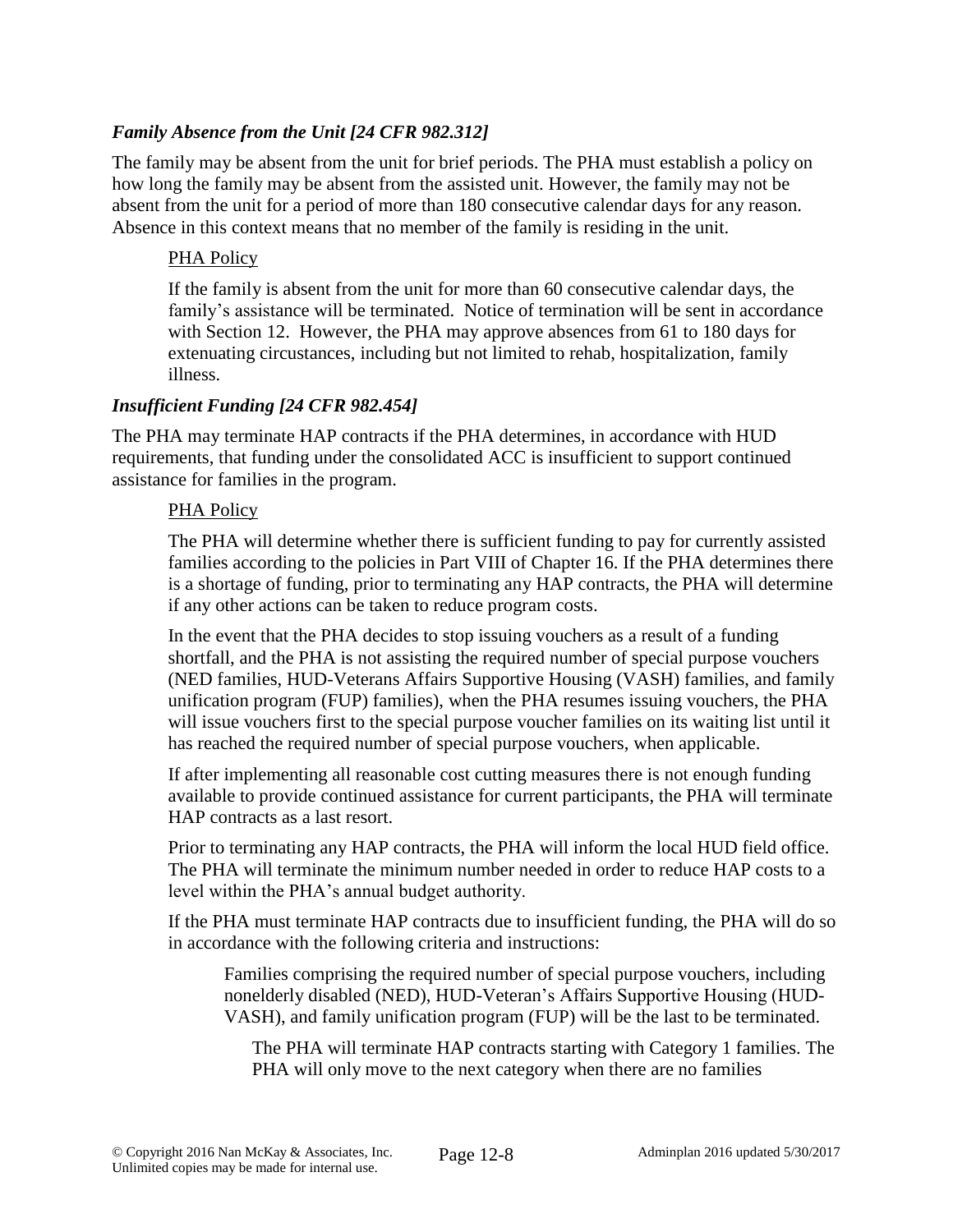remaining in the current category and more HAP contract terminations are necessary.

Category 1: Families who have committed program fraud or abuse within the past 6 months.

Within each group below, the PHA will terminate HAP contracts according to the date the PHA first notified the family of the debt, starting with the most recent. If more than one family received notice on the same day, the PHA will rank the notices for that date using a random method.

First, the PHA will terminate families who owe the PHA money but are not yet under repayment agreement.

Second, the PHA will terminate families who owe the PHA money, are under repayment agreement, but have made at least one late payment.

Third, the PHA will terminate families who owe the PHA money, are under repayment agreement, and have made all payments in accordance with the repayment agreement.

Category 2: Families who committed program fraud or abuse 6-12 months ago.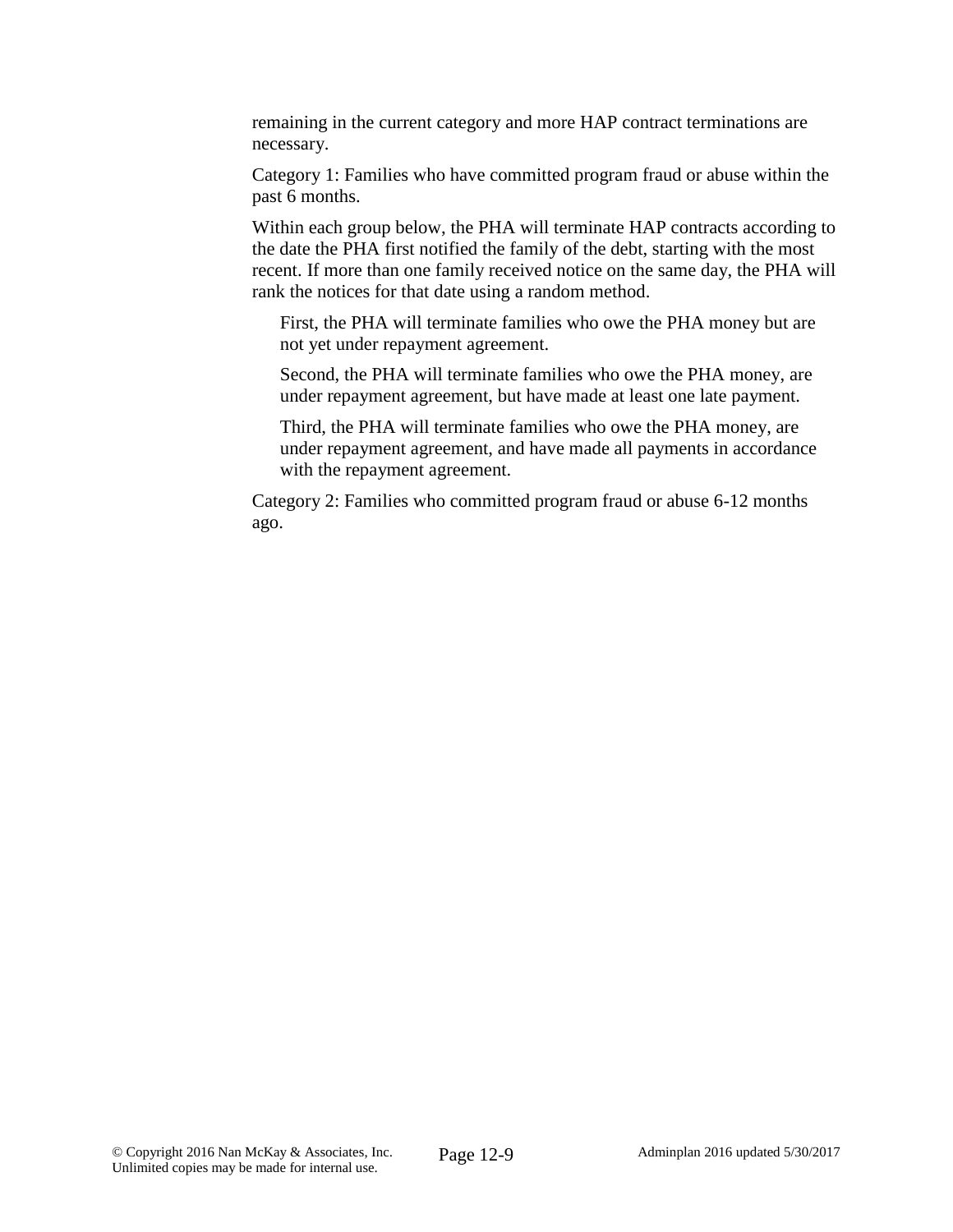## **PART II: APPROACH TO TERMINATION OF ASSISTANCE**

## **12-II.A. OVERVIEW**

The PHA is required by regulation to terminate a family's assistance for certain actions or inactions of the family. For other types of actions or inactions of the family, the regulations give the PHA the authority to either terminate the family's assistance or to take another action. This part discusses the various actions the PHA may choose to take when it has discretion, and outlines the criteria the PHA will use to make its decision about whether or not to terminate assistance. It also specifies the requirements for the notification to the family of the PHA's intent to terminate assistance.

## **12-II.B. METHOD OF TERMINATION [24 CFR 982.552(a)(3)]**

Termination of assistance for a participant may include any or all of the following:

- Terminating housing assistance payments under a current HAP contract,
- Refusing to enter into a new HAP contract or approve a lease, or
- Refusing to process a request for or to provide assistance under portability procedures.

## **12-II.C. ALTERNATIVES TO TERMINATION OF ASSISTANCE**

#### **Change in Household Composition**

As a condition of continued assistance, the PHA may require that any household member who participated in or was responsible for an offense no longer resides in the unit [24 CFR  $982.552(c)(2)(ii)$ ].

#### PHA Policy

As a condition of continued assistance, the head of household must certify that the culpable family member has vacated the unit and will not be permitted to visit or to stay as a guest in the assisted unit. The family must present evidence of the former family member's current address upon PHA request.

#### **Repayment of Family Debts**

#### PHA Policy

If a family owes amounts to the PHA, as a condition of continued assistance, the PHA will require the family to repay the full amount or to enter into a repayment agreement, within 30 days of receiving notice from the PHA of the amount owed. See Chapter 16 for policies on repayment agreements.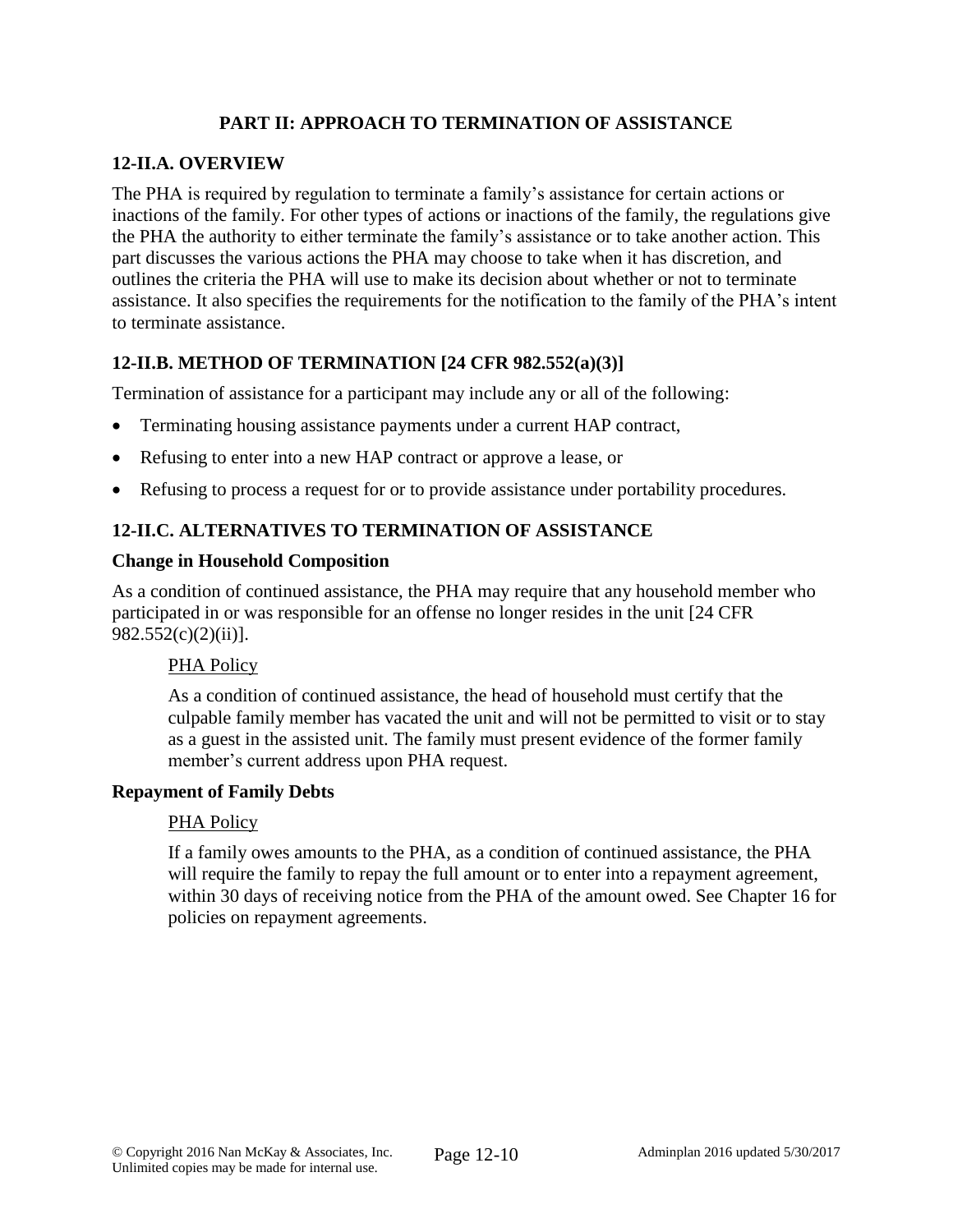# **12-II.D. CRITERIA FOR DECIDING TO TERMINATE ASSISTANCE**

#### **Evidence**

For criminal activity, HUD permits the PHA to terminate assistance if a *preponderance of the evidence* indicates that a household member has engaged in the activity, regardless of whether the household member has been arrested or convicted [24 CFR 982.553(c)].

#### PHA Policy

The PHA will use the concept of the preponderance of the evidence as the standard for making all termination decisions.

*Preponderance of the evidence* is defined as evidence which is of greater weight or more convincing than the evidence which is offered in opposition to it; that is, evidence which as a whole shows that the fact sought to be proved is more probable than not.

Preponderance of the evidence may not be determined by the number of witnesses, but by the greater weight of all evidence

#### **Consideration of Circumstances [24 CFR 982.552(c)(2)(i)]**

The PHA is permitted, but not required, to consider all relevant circumstances when determining whether a family's assistance should be terminated.

#### PHA Policy

The PHA will consider the following facts and circumstances when making its decision to terminate assistance:

The seriousness of the case, especially with respect to how it would affect other residents' safety or property

The effects that termination of assistance may have on other members of the family who were not involved in the action or failure to act

The extent of participation or culpability of individual family members, including whether the culpable family member is a minor or a person with disabilities or (as discussed further in section 12-II.E) a victim of domestic violence, dating violence, sexual assault or stalking

The length of time since the violation occurred, including the age of the individual at the time of the conduct, as well as the family's recent history and the likelihood of favorable conduct in the future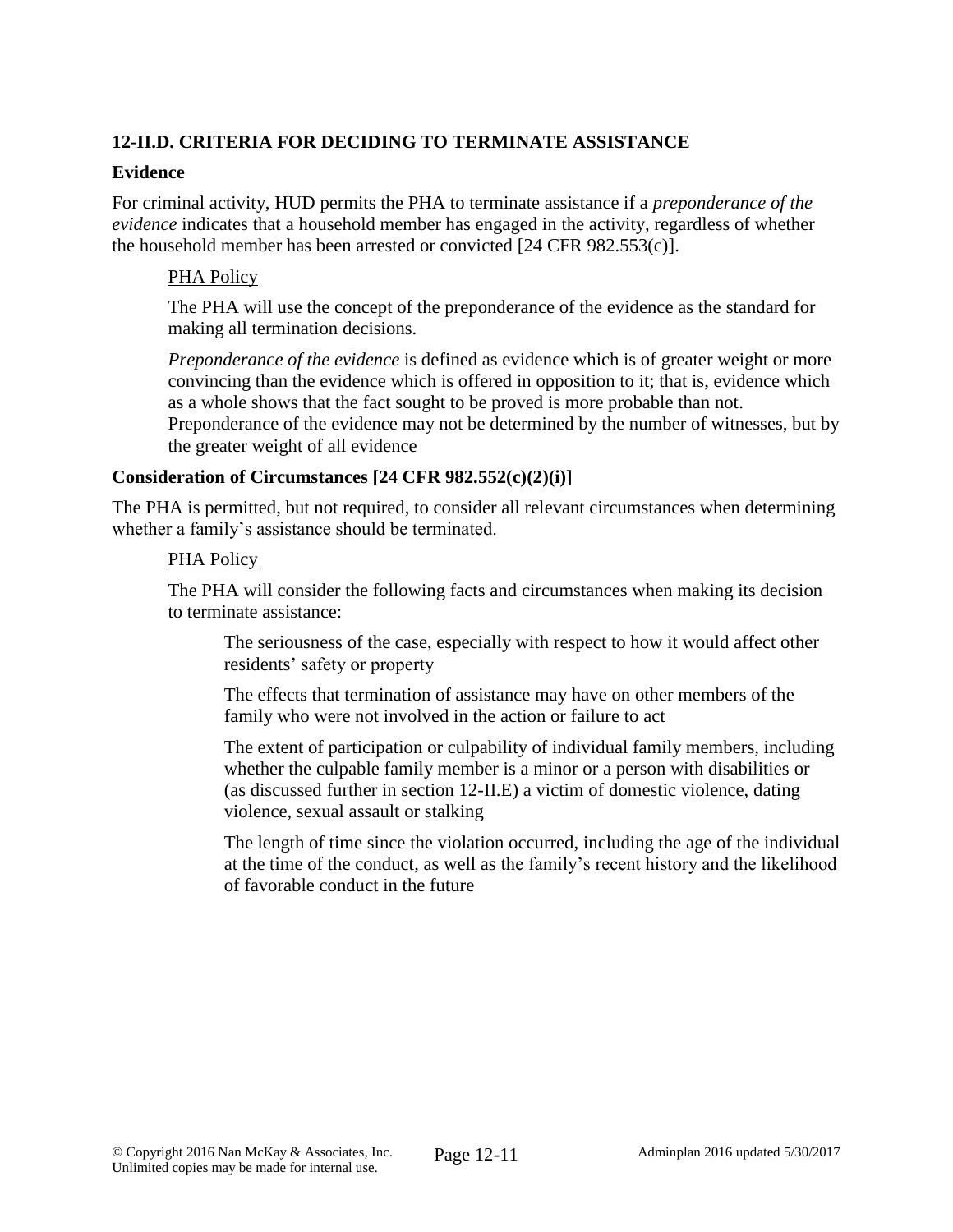While a record of arrest(s) will not be used as the basis for termination, an arrest may, however, trigger an investigation to determine whether the participant actually engaged in disqualifying criminal activity. As part of its investigation, the PHA may obtain the police report associated with the arrest and consider the reported circumstances of the arrest. The PHA may also consider:

Any statements made by witnesses or the participant not included in the police report

Whether criminal charges were filed

Whether, if filed, criminal charges were abandoned, dismissed, not prosecuted, or ultimately resulted in an acquittal

Any other evidence relevant to determining whether or not the participant engaged in disqualifying activity

Evidence of criminal conduct will be considered if it indicates a demonstrable risk to safety and/or property

In the case of drug or alcohol abuse, whether the culpable household member is participating in or has successfully completed a supervised drug or alcohol rehabilitation program or has otherwise been rehabilitated successfully

The PHA will require the participant to submit evidence of the household member's current participation in or successful completion of a supervised drug or alcohol rehabilitation program, or evidence of otherwise having been rehabilitated successfully.

In the case of program abuse, the dollar amount of the overpaid assistance and whether or not a false certification was signed by the family

### **Reasonable Accommodation [24 CFR 982.552(c)(2)(iv)]**

If the family includes a person with disabilities, the PHA's decision to terminate the family's assistance is subject to consideration of reasonable accommodation in accordance with 24 CFR Part 8.

### PHA Policy

If a family indicates that the behavior of a family member with a disability is the reason for a proposed termination of assistance, the PHA will determine whether the behavior is related to the disability. If so, upon the family's request, the PHA will determine whether alternative measures are appropriate as a reasonable accommodation. The PHA will only consider accommodations that can reasonably be expected to address the behavior that is the basis of the proposed termination of assistance. See Chapter 2 for a discussion of reasonable accommodation.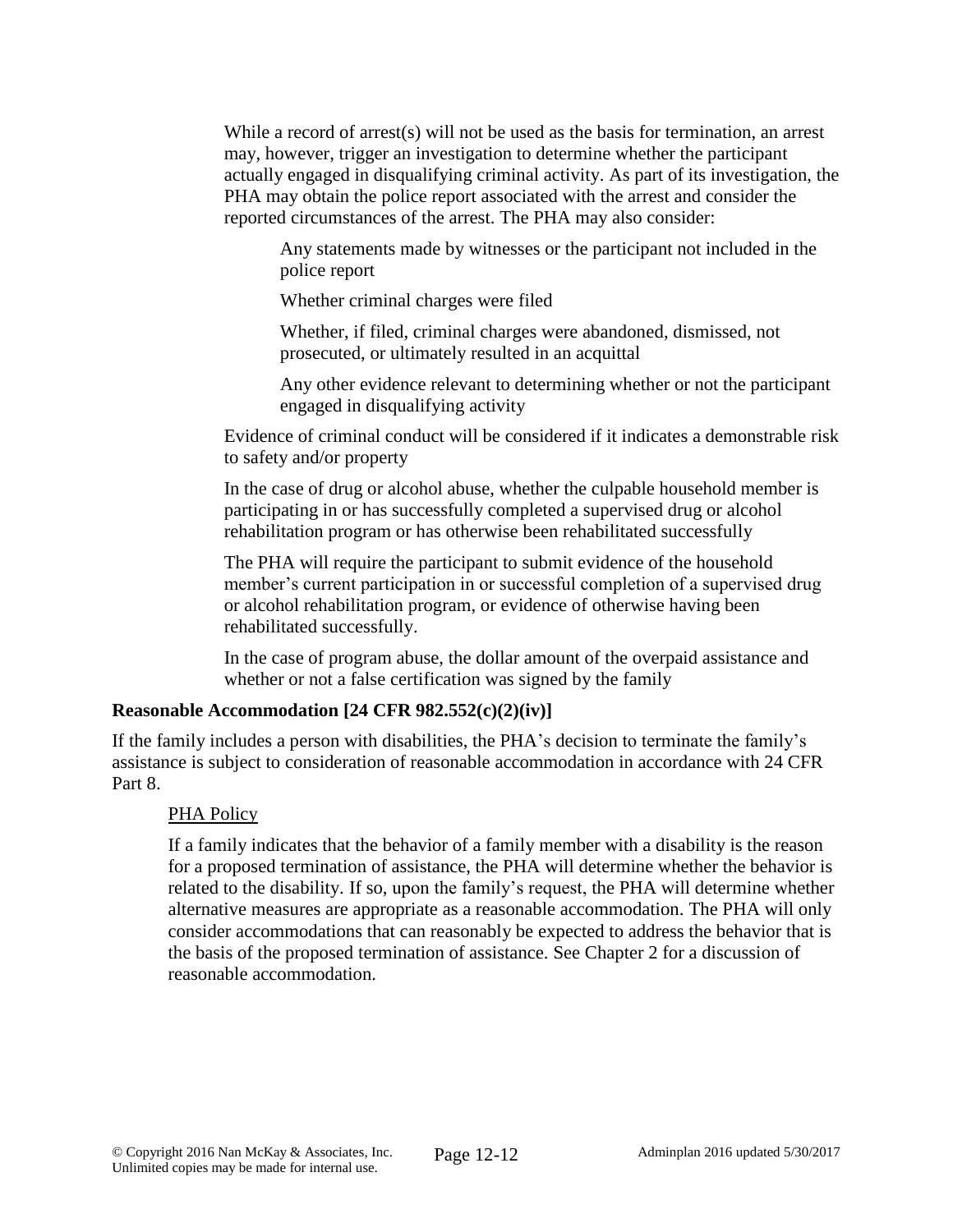## **12-II.E. TERMINATIONS RELATED TO DOMESTIC VIOLENCE, DATING VIOLENCE, SEXUAL ASSAULT OR STALKING**

This section describes the protections against termination of assistance that the Violence against Women Act of 2013 (VAWA) provides for victims of domestic violence, dating violence, sexual assault and stalking. For general VAWA requirements, key VAWA definitions, and PHA policies pertaining to notification, documentation, and confidentiality, see section 16-IX of this plan.

## **VAWA Protections against Termination**

VAWA provides four specific protections against termination of HCV assistance for victims of domestic violence, dating violence, sexual assault or stalking. (*Note:* The second, third, and fourth protections also apply to terminations of tenancy or occupancy by owners participating in the HCV program, as do the limitations discussed under the next heading.)

First, VAWA provides that a PHA may not terminate assistance to a family that moves out of an assisted unit in violation of the lease, with or without prior notification to the PHA, if the move occurred to protect the health or safety of a family member who is or has been the victim of domestic violence, dating violence, sexual assault or stalking and who reasonably believed he or she was imminently threatened by harm from further violence if he or she remained in the unit [24 CFR 982.354(b)(4)].

Second, it provides that an incident or incidents of actual or threatened domestic violence, dating violence, sexual assault or stalking may not be construed either as a serious or repeated lease violation by the victim or as good cause to terminate the assistance of the victim [24 CFR 5.2005(c)(1)].

Third, it provides that criminal activity directly related to domestic violence, dating violence, sexual assault or stalking may not be construed as cause for terminating the assistance of a tenant if a member of the tenant's household, a guest, or another person under the tenant's control is the one engaging in the criminal activity and the tenant or affiliated individual or other individual is the actual or threatened victim of the domestic violence, dating violence, or stalking [24 CFR 5.2005(c)(2)].

Fourth, it gives PHAs the authority to terminate assistance to any tenant or lawful occupant who engages in criminal acts of physical violence against family members or others without terminating assistance to, or otherwise penalizing, the victim of the violence [24 CFR 5.2009(a)].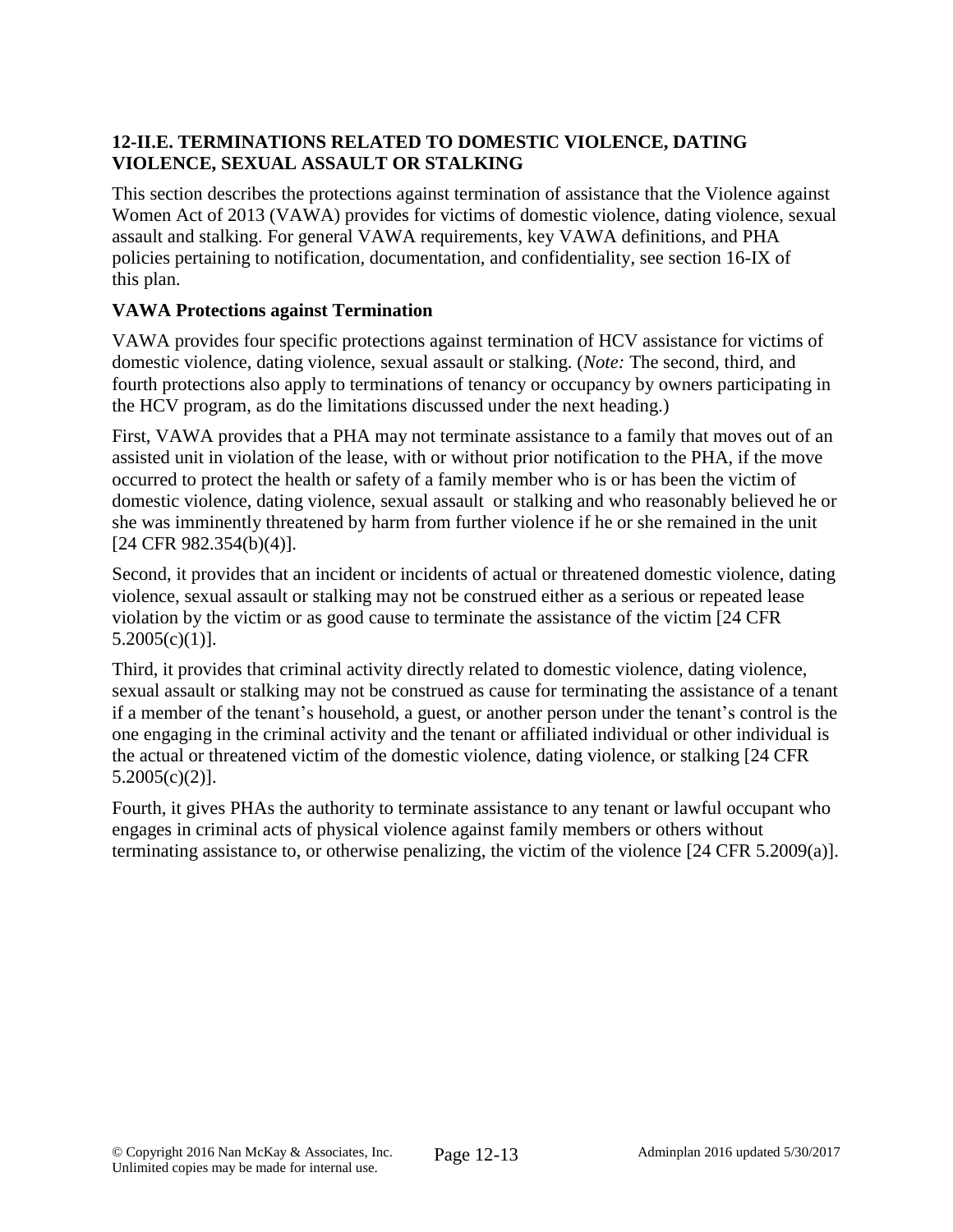### **Limitations on VAWA Protections [24 CFR 5.2005(d) and (e)]**

VAWA does not limit the authority of a PHA to terminate the assistance of a victim of abuse for reasons unrelated to domestic violence, dating violence, sexual assault or stalking so long as the PHA does not subject the victim to a more demanding standard than it applies to other program participants [24 CFR 5.2005(d)(1)].

Likewise, VAWA does not limit the authority of a PHA to terminate the assistance of a victim of domestic violence, dating violence, sexual assault or stalking if the PHA can demonstrate an actual and imminent threat to other tenants or those employed at or providing service to the assisted property if the victim is not terminated from assistance  $[24 \text{ CFR } 5.2005 \text{ (d)}(2)]$ .

HUD regulations define *actual and imminent threat* to mean words, gestures, actions, or other indicators of a physical threat that (a) is real, (b) would occur within an immediate time frame, and (c) could result in death or serious bodily harm [24 CFR 5.2005(d)(2) and (e)]. In determining whether an individual would pose an actual and imminent threat, the factors to be considered include:

- The duration of the risk
- The nature and severity of the potential harm
- The likelihood that the potential harm will occur
- The length of time before the potential harm would occur  $[24 \text{ CFR } 5.2005(e)]$

Even when a victim poses an actual and imminent threat, however, HUD regulations authorize a PHA to terminate the victim's assistance "only when there are no other actions that could be taken to reduce or eliminate the threat"  $[24 \text{ CFR } 5.2005 \text{ (d)}(3)]$ .

### PHA Policy

In determining whether a program participant who is a victim of domestic violence, dating violence, sexual assault or stalking is an actual and imminent threat to other tenants or those employed at or providing service to a property, the PHA will consider the following, and any other relevant, factors:

Whether the threat is toward an employee or tenant other than the victim of domestic violence, dating violence, sexual assault or stalking

Whether the threat is a physical danger beyond a speculative threat

Whether the threat is likely to happen within a short period of time

Whether the threat to other tenants or employees can be eliminated in some other way, such as by helping the victim relocate to a confidential location or seeking a legal remedy to prevent the perpetrator from acting on the threat

If the participant wishes to contest the PHA's determination that he or she is an actual and imminent threat to other tenants or employees, the participant may do so as part of the informal hearing.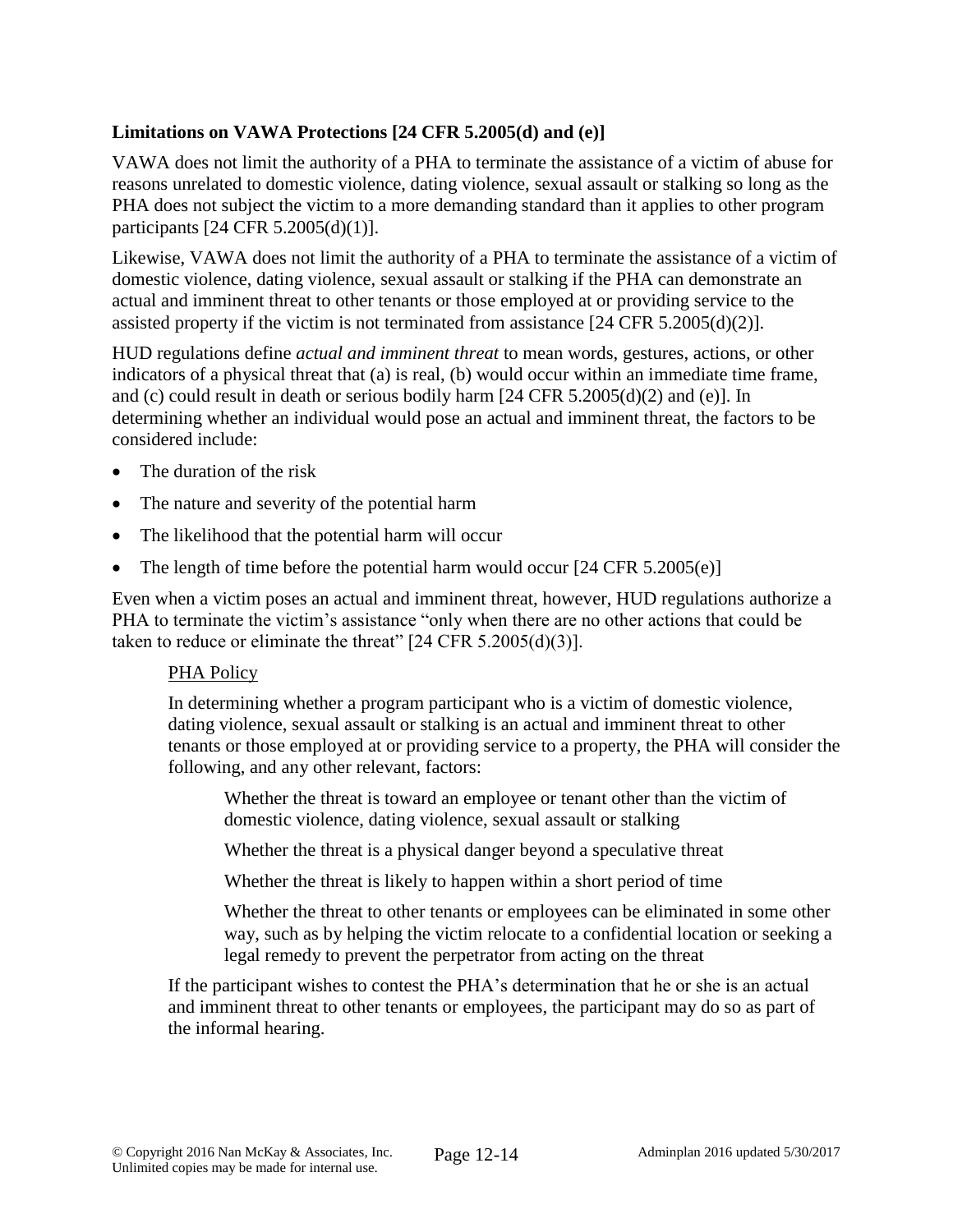### **Documentation of Abuse [24 CFR 5.2007]**

### PHA Policy

When an individual facing termination of assistance for reasons related to domestic violence, dating violence, sexual assault or stalking claims protection under VAWA, the PHA will request that the individual provide documentation supporting the claim in accordance with the policies in section 16-IX.D of this plan.

The PHA reserves the right to waive the documentation requirement if it determines that a statement or other corroborating evidence from the individual will suffice. In such cases the PHA will document the waiver in the individual's file.

## **Terminating the Assistance of a Domestic Violence Perpetrator**

Although VAWA provides protection against termination of assistance for victims of domestic violence, it does not provide such protection for perpetrators. VAWA gives the PHA the explicit authority to "terminate assistance to any individual who is a tenant or lawful occupant and who engages in criminal acts of physical violence against family members or others" without terminating assistance to "or otherwise penalizing the victim of such violence who is also a tenant or lawful occupant" [24 CFR 5.2009(a)]. This authority is not dependent on a bifurcated lease or other eviction action by an owner against an individual family member. Further, this authority supersedes any local, state, or other federal law to the contrary. However, if the PHA chooses to exercise this authority, it must follow any procedures prescribed by HUD or by applicable local, state, or federal law regarding termination of assistance. This means that the PHA must follow the same rules when terminating assistance to an individual as it would when terminating the assistance of an entire family [3/16/07 *Federal Register* notice on the applicability of VAWA to HUD programs].

### PHA Policy

The PHA will terminate assistance to a family member if the PHA determines that the family member has committed criminal acts of physical violence against other family members or others. This action will not affect the assistance of the remaining, nonculpable family members.

In making its decision, the PHA will consider all credible evidence, including, but not limited to, a signed certification (form HUD-5382) or other documentation of abuse submitted to the PHA by the victim in accordance with this section and section 16-IX.D. The PHA will also consider the factors in section 12-II.D. Upon such consideration, the PHA may, on a case-by-case basis, choose not to terminate the assistance of the culpable family member.

If the PHA does terminate the assistance of the culpable family member, it will do so in accordance with applicable law, HUD regulations, and the policies in this plan.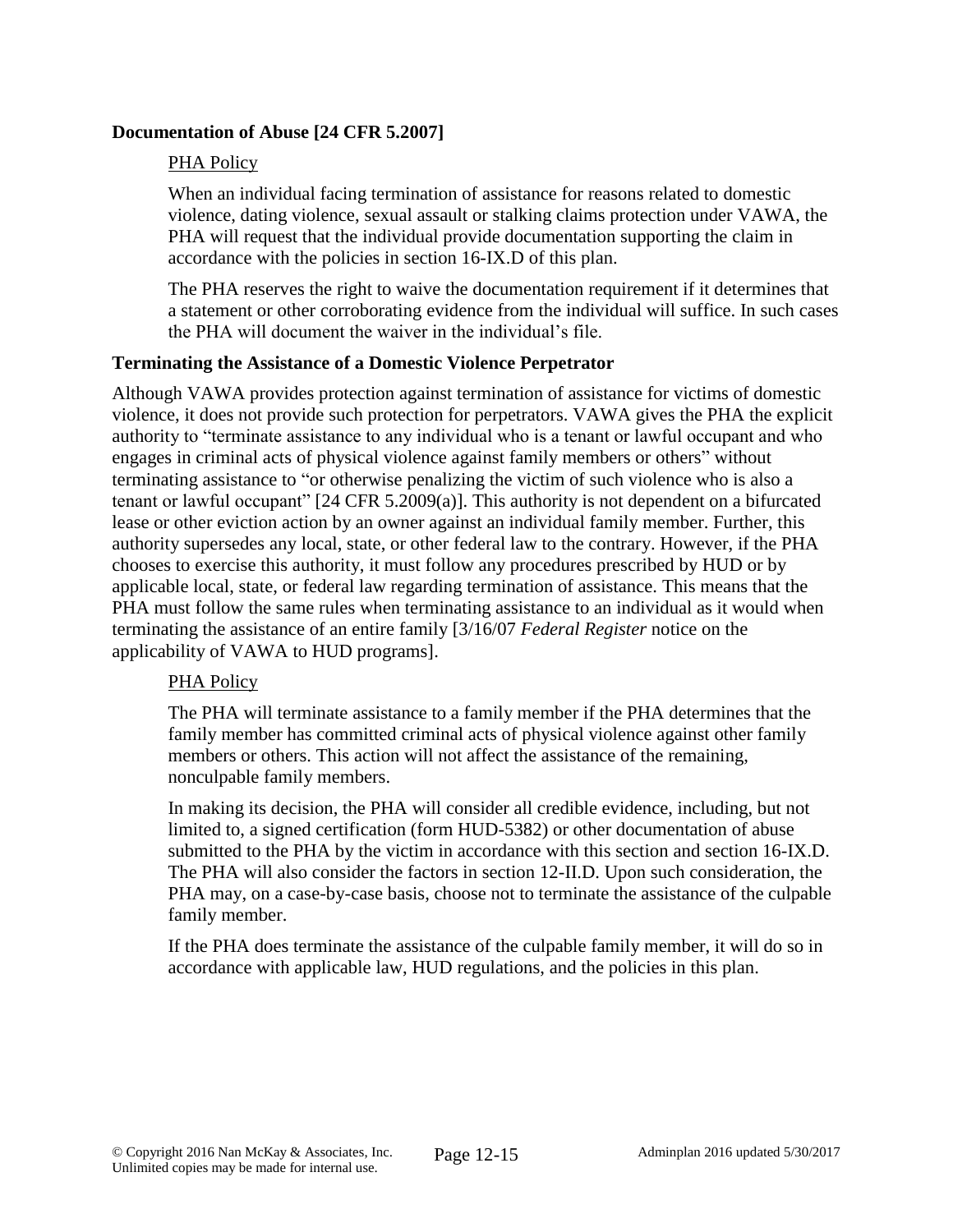## **12-II.F. TERMINATION NOTICE**

HUD regulations require PHAs to provide written notice of termination of assistance to a family only when the family is entitled to an informal hearing. However, since the family's HAP contract and lease will also terminate when the family's assistance terminates [form HUD-52641], it is a good business practice to provide written notification to both owner and family anytime assistance will be terminated, whether voluntarily or involuntarily.

#### PHA Policy

Whenever a family's assistance will be terminated, the PHA will send a written notice of termination to the family and to the owner. The PHA will also send a form HUD-5382 to the family with the termination notice. The notice will state the date on which the termination will become effective. This date generally will be at least 30 calendar days following the date of the termination notice, but exceptions will be made whenever HUD rules, other PHA policies, or the circumstances surrounding the termination require.

When the PHA notifies an owner that a family's assistance will be terminated, the PHA will, if appropriate, advise the owner of his/her right to offer the family a separate, unassisted lease.

If a family whose assistance is being terminated is entitled to an informal hearing, the notice of termination that the PHA sends to the family must meet the additional HUD and PHA notice requirements discussed in section 16-III.C of this plan. VAWA 2013 expands notification requirements to require PHAs to provide notice of VAWA rights and the HUD 5382 form when a PHA terminates a household's housing benefits.

### PHA Policy

Whenever the PHA decides to terminate a family's assistance because of the family's action or failure to act, the PHA will include in its termination notice the VAWA information described in section 16-IX.C of this plan and a form HUD-5382. The PHA will request in writing that a family member wishing to claim protection under VAWA notify the PHA within 14 business days.

Still other notice requirements apply in two situations:

- If a criminal record is the basis of a family's termination, the PHA must provide a copy of the record to the subject of the record and the tenant so that they have an opportunity to dispute the accuracy and relevance of the record [24 CFR 982.553(d)(2)].
- If immigration status is the basis of a family's termination, as discussed in section 12-I.D, the special notice requirements in section 16-III.D must be followed.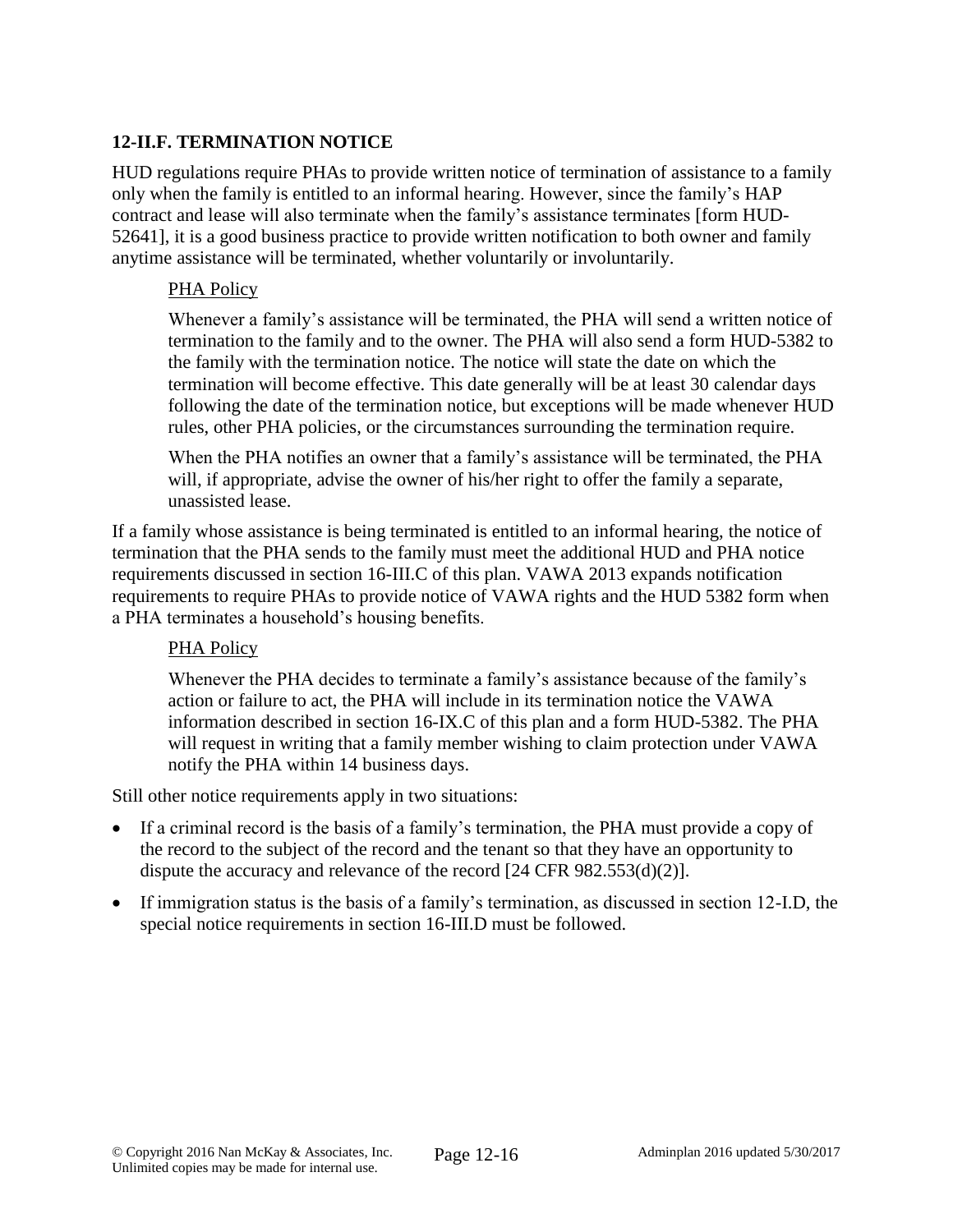### **PART III: TERMINATION OF TENANCY BY THE OWNER**

## **12-III.A. OVERVIEW**

Termination of an assisted tenancy is a matter between the owner and the family; the PHA is not directly involved. However, the owner is under some constraints when terminating an assisted tenancy. Termination of tenancy for certain reasons will also result in termination of assistance as discussed in this section.

## **12-III.B. GROUNDS FOR OWNER TERMINATION OF TENANCY [24 CFR 982.310, 24 CFR 5.2005(c), and Form HUD-52641-A, Tenancy Addendum]**

During the term of the lease, the owner is not permitted to terminate the tenancy except for serious or repeated violations of the lease, certain violations of state or local law, or other good cause.

#### **Serious or Repeated Lease Violations**

The owner is permitted to terminate the family's tenancy for serious or repeated violations of the terms and conditions of the lease, except when the violations are related to incidents of actual or threatened domestic violence, dating violence, sexual assault or stalking and the victim is protected from eviction by the Violence against Women Act of 2013 (see section 12-II.E). A serious lease violation includes failure to pay rent or other amounts due under the lease. However, the PHA's failure to make a HAP payment to the owner is not a violation of the lease between the family and the owner.

#### **Violation of Federal, State, or Local Law**

The owner is permitted to terminate the tenancy if a family member violates federal, state, or local law that imposes obligations in connection with the occupancy or use of the premises.

### **Criminal Activity or Alcohol Abuse**

The owner may terminate tenancy during the term of the lease if any *covered person*—meaning any member of the household, a guest, or another person under the tenant's control—commits any of the following types of criminal activity (for applicable definitions see 24 CFR 5.100):

- Any criminal activity that threatens the health or safety of, or the right to peaceful enjoyment of the premises by, other residents (including property management staff residing on the premises)
- Any criminal activity that threatens the health or safety of, or the right to peaceful enjoyment of their residences by, persons residing in the immediate vicinity of the premises
- Any violent criminal activity on or near the premises
- Any drug-related criminal activity on or near the premises

However, in the case of criminal activity directly related to domestic violence, dating violence, sexual assault or stalking, if the tenant or an affiliated individual is the victim, the criminal activity may not be construed as cause for terminating the victim's tenancy (see section 12-II.E).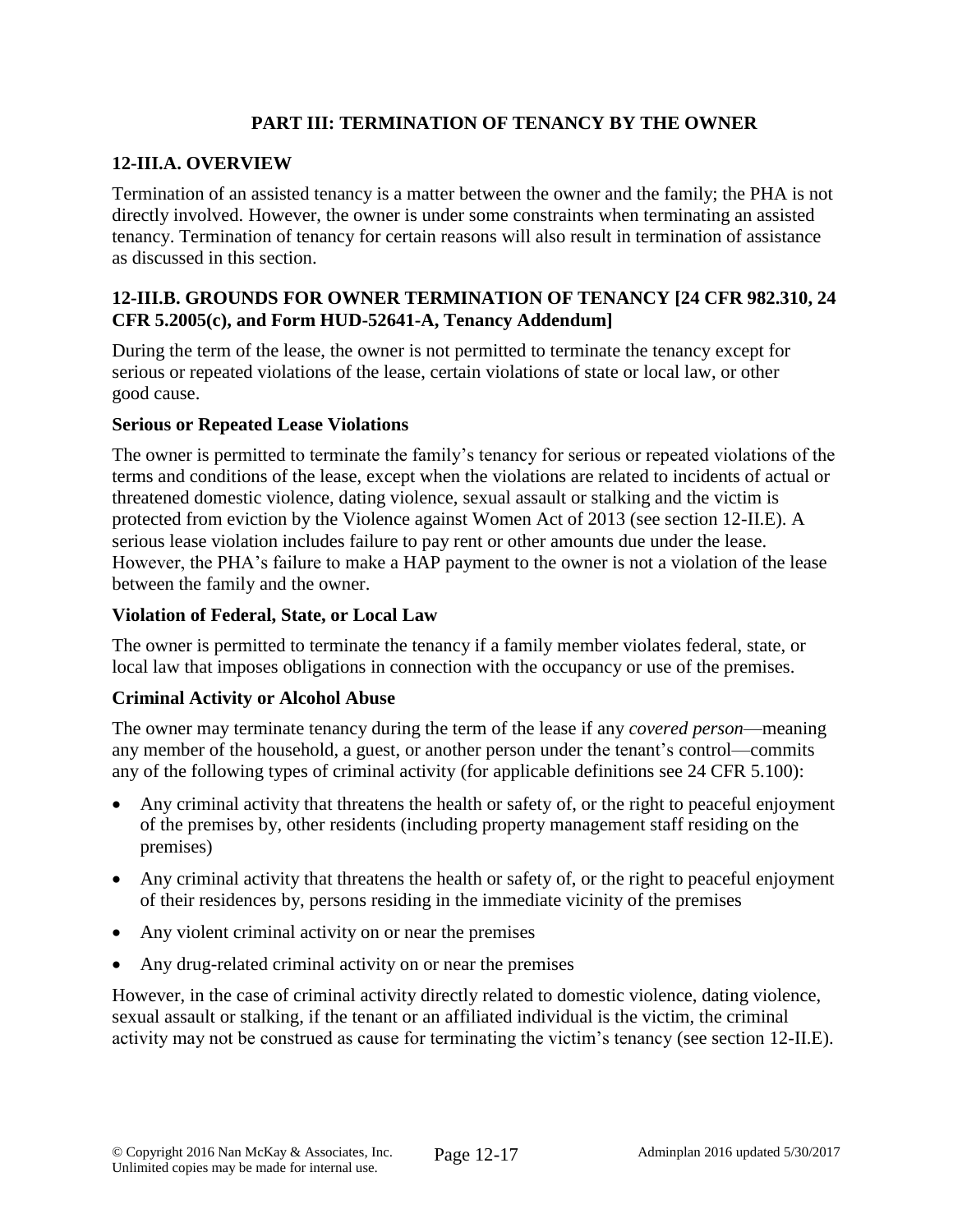The owner may terminate tenancy during the term of the lease if any member of the household is:

- Fleeing to avoid prosecution, custody, or confinement after conviction for a crime or an attempt to commit a crime that is a felony under the laws of the place from which the individual flees, or that, in the case of the State of New Jersey, is a high misdemeanor; or
- Violating a condition of probation or parole imposed under federal or state law.

The owner may terminate tenancy during the term of the lease if any member of the household has engaged in abuse of alcohol that threatens the health, safety, or right to peaceful enjoyment of the premises by other residents.

## *Evidence of Criminal Activity*

The owner may terminate tenancy and evict by judicial action a family for criminal activity by a covered person if the owner determines the covered person has engaged in the criminal activity, regardless of whether the covered person has been arrested or convicted for such activity and without satisfying the standard of proof used for a criminal conviction. This is the case except in certain incidents where the criminal activity directly relates to domestic violence, dating violence, sexual assault, or stalking, and the tenant or an affiliated individual is the victim or threatened victim of the domestic violence, dating violence, sexual assault, or stalking.

### **Other Good Cause**

During the initial lease term, the owner may not terminate the tenancy for "other good cause" unless the owner is terminating the tenancy because of something the family did or failed to do. During the initial lease term or during any extension term, other good cause includes the disturbance of neighbors, destruction of property, or living or housekeeping habits that cause damage to the unit or premises.

After the initial lease term, "other good cause" for termination of tenancy by the owner includes:

- Failure by the family to accept the offer of a new lease or revision
- The owner's desire to use the unit for personal or family use, or for a purpose other than as a residential rental unit
- A business or economic reason for termination of the tenancy (such as sale of the property, renovation of the unit, or desire to lease the unit at a higher rent)

After the initial lease term, the owner may give the family notice at any time, in accordance with the terms of the lease.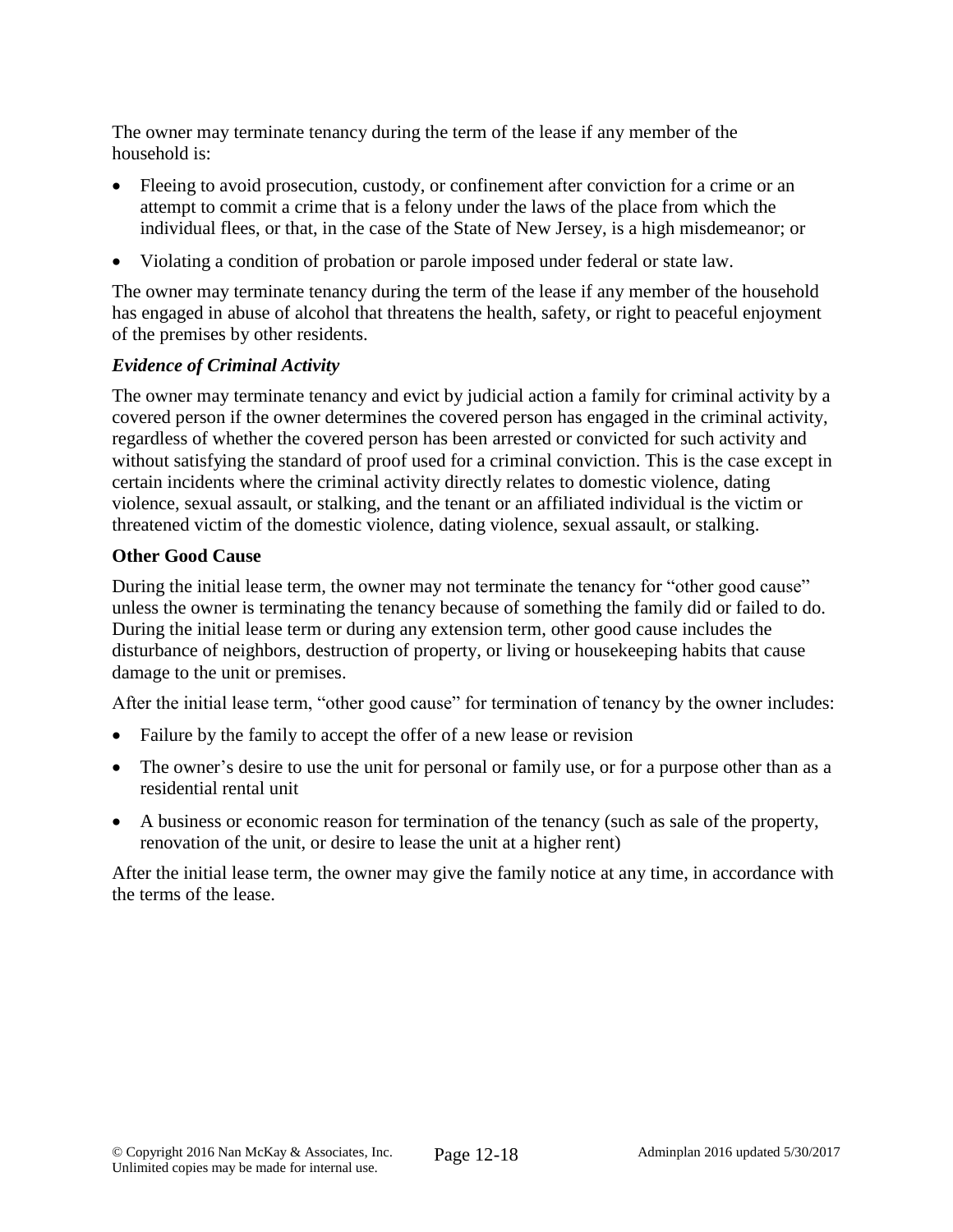## **12-III.C. EVICTION [24 CFR 982.310(e) and (f) and Form HUD-52641-A, Tenancy Addendum]**

The owner must give the tenant a written notice that specifies the grounds for termination of tenancy during the term of the lease. The tenancy does not terminate before the owner has given this notice, and the notice must be given at or before commencement of the eviction action.

The notice of grounds may be included in, or may be combined with, any owner eviction notice to the tenant.

Owner eviction notice means a notice to vacate, or a complaint or other initial pleading used under state or local law to commence an eviction action. The owner may only evict the tenant from the unit by instituting a court action. The owner must give the PHA a copy of any eviction notice at the same time the owner notifies the family. The family is also required to give the PHA a copy of any eviction notice (see Chapter 5).

#### PHA Policy

If the eviction action is finalized in court, the owner must provide the PHA with documentation related to the eviction, including notice of the eviction date, as soon as possible, but no later than 5 business days following the court-ordered eviction.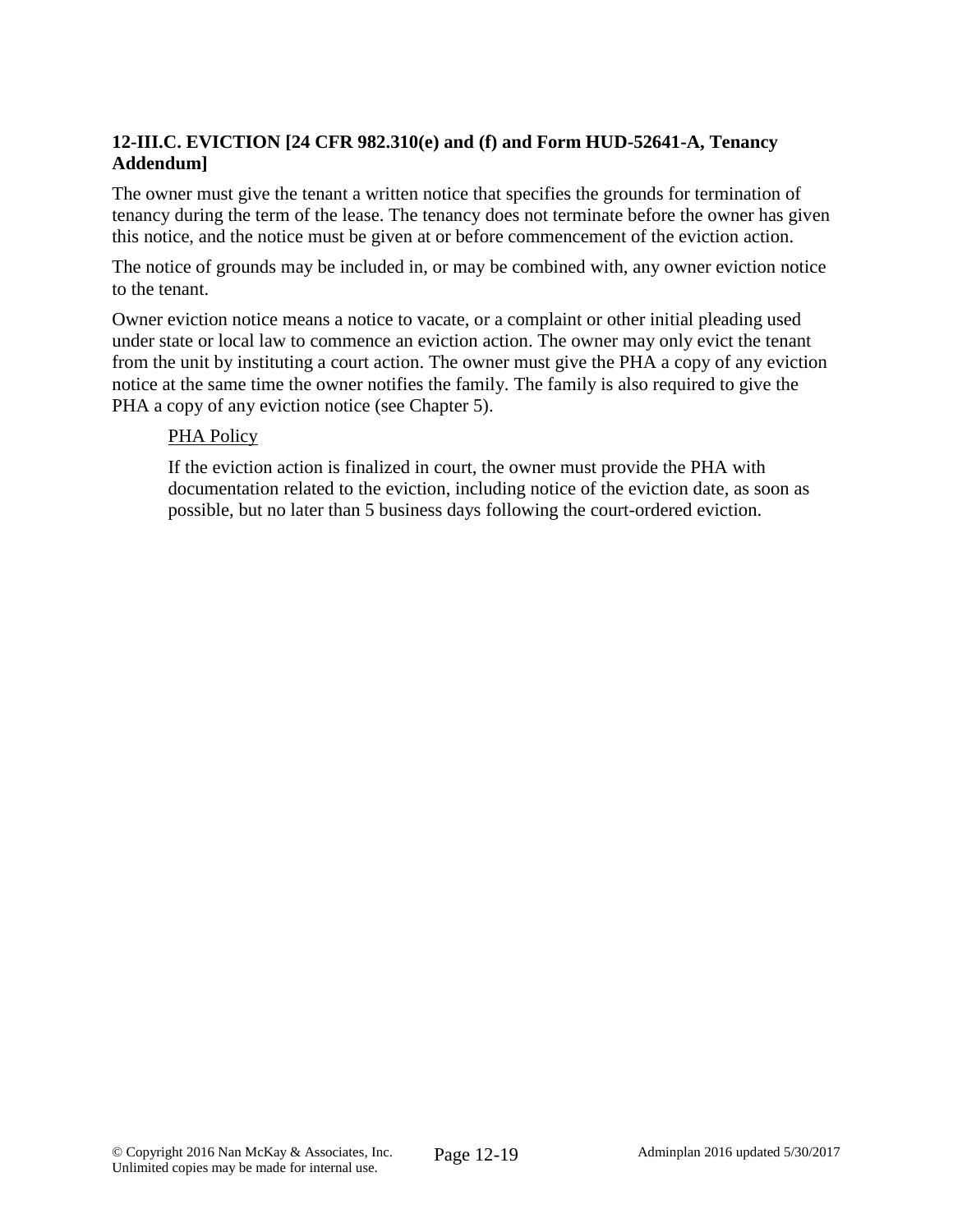# **12-III.D. DECIDING WHETHER TO TERMINATE TENANCY [24 CFR 982.310(h), 24 CFR 982.310(h)(4)]**

An owner who has grounds to terminate a tenancy is not required to do so, and may consider all of the circumstances relevant to a particular case before making a decision. These might include:

- The nature of the offending action
- The seriousness of the offending action;
- The effect on the community of the termination, or of the owner's failure to terminate the tenancy;
- The extent of participation by the leaseholder in the offending action;
- The effect of termination of tenancy on household members not involved in the offending activity;
- The demand for assisted housing by families who will adhere to lease responsibilities;
- The extent to which the leaseholder has shown personal responsibility and taken all reasonable steps to prevent or mitigate the offending action;
- The effect of the owner's action on the integrity of the program.

The owner may require a family to exclude a household member in order to continue to reside in the assisted unit, where that household member has participated in or been culpable for action or failure to act that warrants termination.

In determining whether to terminate tenancy for illegal use of drugs or alcohol abuse by a household member who is no longer engaged in such behavior, the owner may consider whether such household member is participating in or has successfully completed a supervised drug or alcohol rehabilitation program, or has otherwise been rehabilitated successfully (42 U.S.C. 13661). For this purpose, the owner may require the tenant to submit evidence of the household member's current participation in, or successful completion of, a supervised drug or alcohol rehabilitation program or evidence of otherwise having been rehabilitated successfully.

The owner's termination of tenancy actions must be consistent with the fair housing and equal opportunity provisions in 24 CFR 5.105.

An owner's decision to terminate tenancy for incidents related to domestic violence, dating violence, sexual assault or stalking is limited by the Violence against Women Act of 2013 (VAWA) and the conforming regulations in 24 CFR Part 5, Subpart L. (See section 12-II.E.)

# **12-III.E. EFFECT OF TENANCY TERMINATION ON THE FAMILY'S ASSISTANCE**

If a termination is not due to a serious or repeated violation of the lease, and if the PHA has no other grounds for termination of assistance, the PHA may issue a new voucher so that the family can move with continued assistance (see Chapter 10).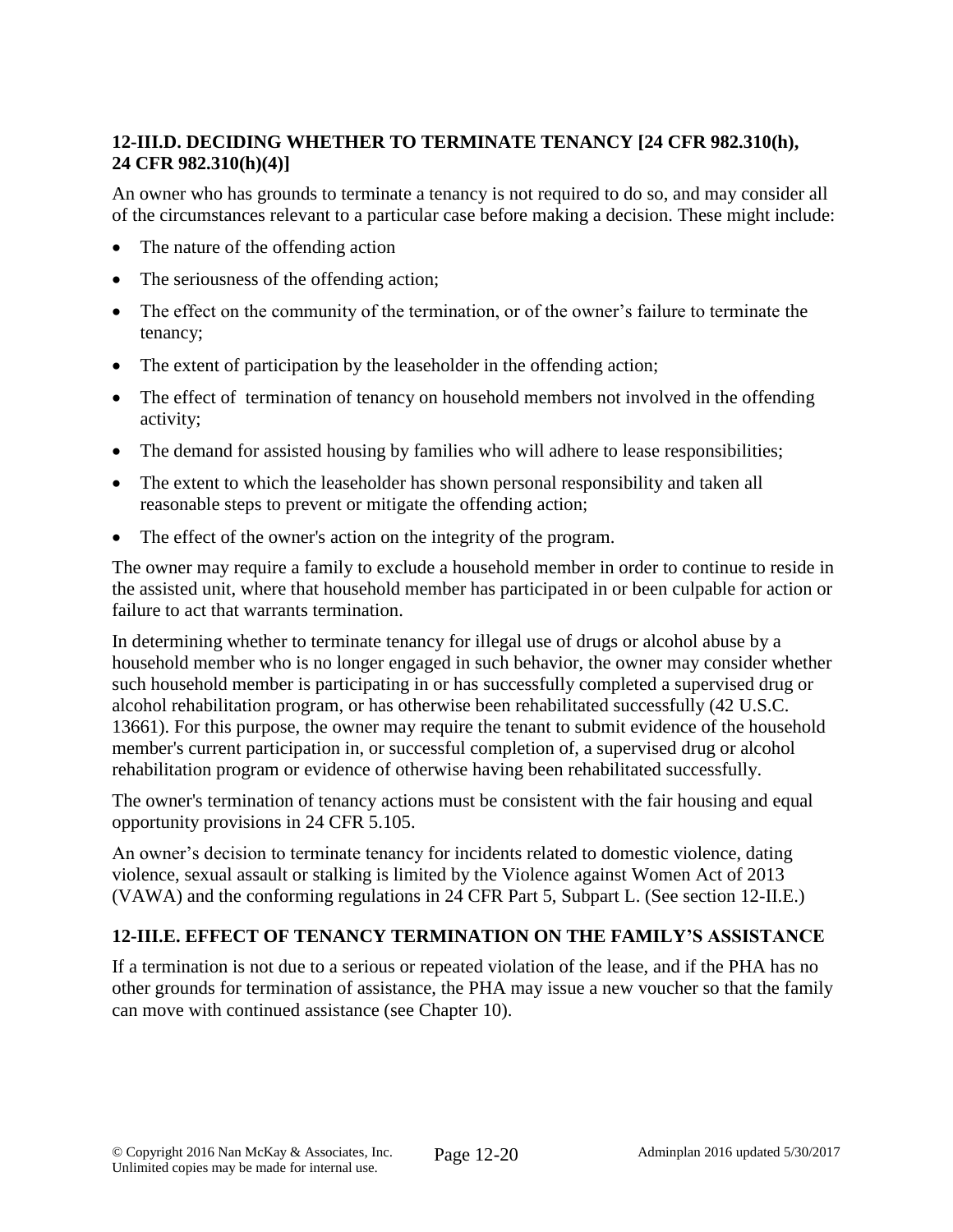# **EXHIBIT 12-1: STATEMENT OF FAMILY OBLIGATIONS**

Following is a listing of a participant family's obligations under the HCV program:

- The family must supply any information that the PHA or HUD determines to be necessary, including submission of required evidence of citizenship or eligible immigration status.
- The family must supply any information requested by the PHA or HUD for use in a regularly scheduled reexamination or interim reexamination of family income and composition.
- The family must disclose and verify social security numbers and sign and submit consent forms for obtaining information.
- Any information supplied by the family must be true and complete.
- The family is responsible for any Housing Quality Standards (HQS) breach by the family caused by failure to pay tenant-provided utilities or appliances, or damages to the dwelling unit or premises beyond normal wear and tear caused by any member of the household or guest.

#### PHA Policy

Damages beyond normal wear and tear will be considered to be damages which could be assessed against the security deposit.

- The family must allow the PHA to inspect the unit at reasonable times and after reasonable notice, as described in Chapter 8 of this plan.
- The family must not commit any serious or repeated violation of the lease.

### PHA Policy

The PHA will determine if a family has committed serious or repeated violations of the lease based on available evidence, including but not limited to, a court-ordered eviction or an owner's notice to evict.

*Serious and repeated lease violations* will include, but not be limited to, nonpayment of rent, disturbance of neighbors, destruction of property, living or housekeeping habits that cause damage to the unit or premises, and criminal activity. Generally, the criterion to be used will be whether or not the reason for the eviction was the fault of the tenant or guests. Any incidents of, or criminal activity related to, domestic violence, dating violence, sexual assault or stalking will not be construed as serious or repeated lease violations by the victim  $[24 \text{ CFR } 5.2005(c)(1)].$ 

 The family must notify the PHA and the owner before moving out of the unit or terminating the lease.

#### PHA Policy

The family must comply with lease requirements regarding written notice to the owner. The family must provide written notice to the PHA at the same time the owner is notified.

- The family must promptly give the PHA a copy of any owner eviction notice.
- The family must use the assisted unit for residence by the family. The unit must be the family's only residence.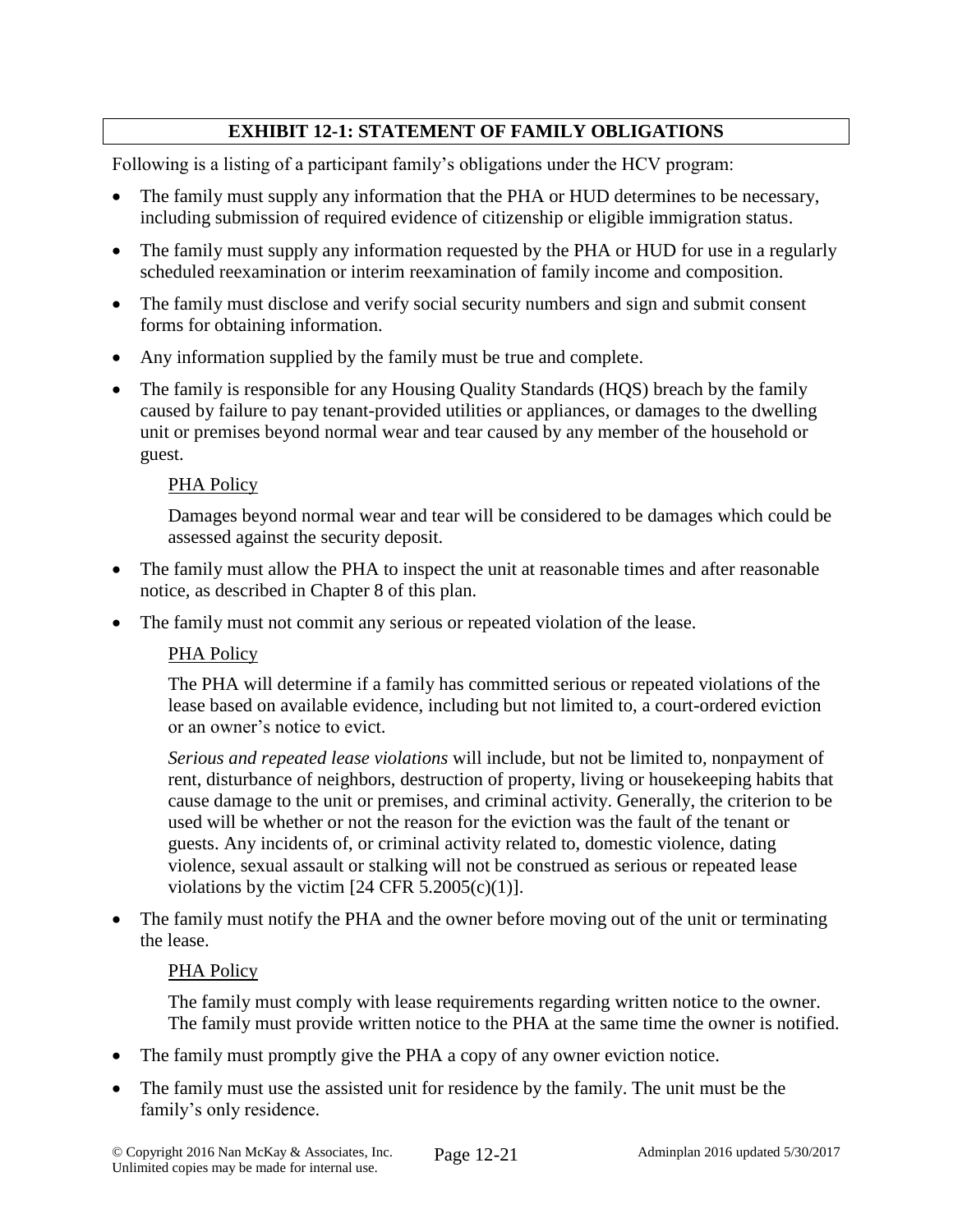The composition of the assisted family residing in the unit must be approved by the PHA. The family must promptly notify the PHA in writing of the birth, adoption, or court-awarded custody of a child. The family must request PHA approval to add any other family member as an occupant of the unit.

# PHA Policy

The request to add a family member must be submitted in writing and approved prior to the person moving into the unit. The PHA will determine eligibility of the new member in accordance with the policies in Chapter 3.

- The family must promptly notify the PHA in writing if any family member no longer lives in the unit.
- If the PHA has given approval, a foster child or a live-in aide may reside in the unit. The PHA has the discretion to adopt reasonable policies concerning residency by a foster child or a live-in aide, and to define when PHA consent may be given or denied. For policies related to the request and approval/disapproval of foster children, foster adults, and live-in aides, see Chapter 3 (Sections I.K and I.M), and Chapter 11 (Section II.B).
- The family must not sublease the unit, assign the lease, or transfer the unit.

# PHA Policy

Subleasing includes receiving payment to cover rent and utility costs by a person living in the unit who is not listed as a family member.

- The family must supply any information requested by the PHA to verify that the family is living in the unit or information related to family absence from the unit.
- The family must promptly notify the PHA when the family is absent from the unit.

# PHA Policy

Notice is required under this provision only when all family members will be absent from the unit for an extended period. An extended period is defined as any period greater than 30 calendar days. Written notice must be provided to the PHA at the start of the extended absence.

- The family must pay utility bills and provide and maintain any appliances that the owner is not required to provide under the lease [Form HUD-52646, Voucher].
- The family must not own or have any interest in the unit, (other than in a cooperative and owners of a manufactured home leasing a manufactured home space).
- Family members must not commit fraud, bribery, or any other corrupt or criminal act in connection with the program. (See Chapter 14, Program Integrity for additional information).
- Family members must not engage in drug-related criminal activity or violent criminal activity or other criminal activity that threatens the health, safety or right to peaceful enjoyment of other residents and persons residing in the immediate vicinity of the premises. See Chapter 12 for HUD and PHA policies related to drug-related and violent criminal activity.